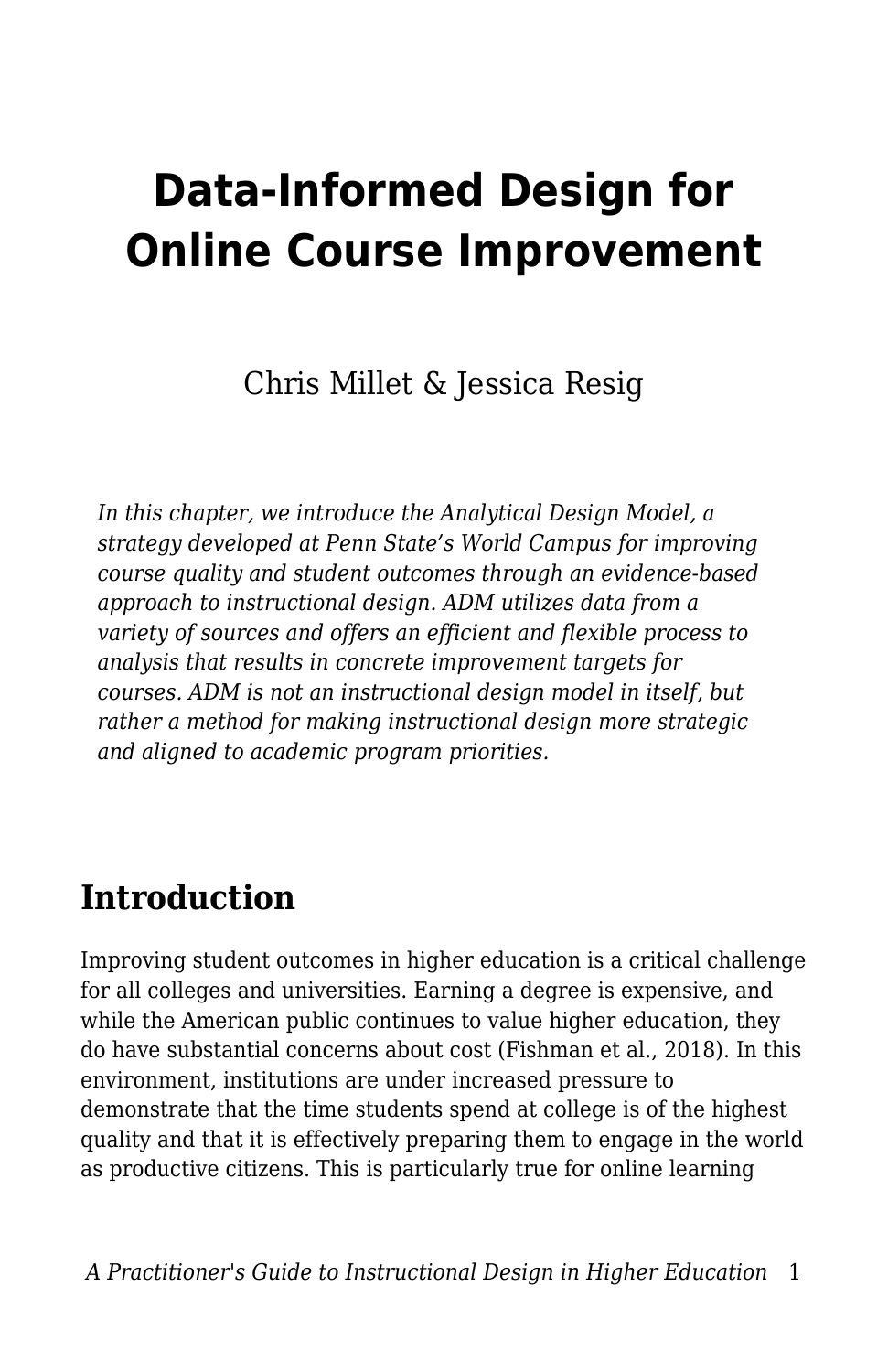(Allen & Seaman, 2015), as it is a comparatively new mode for higher education. Most online learning units of colleges and universities employ staff specifically to monitor student progress, develop predictive models, and craft a wide variety of retention strategies. These initiatives often focus on specific populations (e.g., first generation, military). They may borrow from ideas such as "improvement science" from the Carnegie Foundation (Bryk et al., 2015), which was created to provide a framework for educators and college administrators to use to systematically analyze the student learning process and implement highly targeted improvements.

This chapter will outline one such framework that is being developed at Penn State's World Campus. With this framework, we seek to equip faculty and learning designers with a process and set of tools for utilizing learning analytics and other quality measures to pinpoint course design improvements. The model we introduce here, the Analytical Design Model (ADM), is specifically constructed to be flexible and allow for institutions at varying levels of maturity with data science and data infrastructure to see benefits and, over time, to iterate toward greater sophistication in these areas. In short, we hope this model is approachable regardless of an instructional designer's (ID) prior experience or institutional challenges and serves as the basis for design units to build a culture of data-informed decision making to support student success.

# **Introduction to the Analytical Design Model**

The primary purpose of the ADM is to provide IDs and faculty with a framework for utilizing empirical evidence to precisely target improvements to course content. It is not, in itself, an instructional design model, but rather an approach to analysis that complements traditional instructional design approaches. Thus, it can be used in conjunction with any instructional design (ID) model that incorporates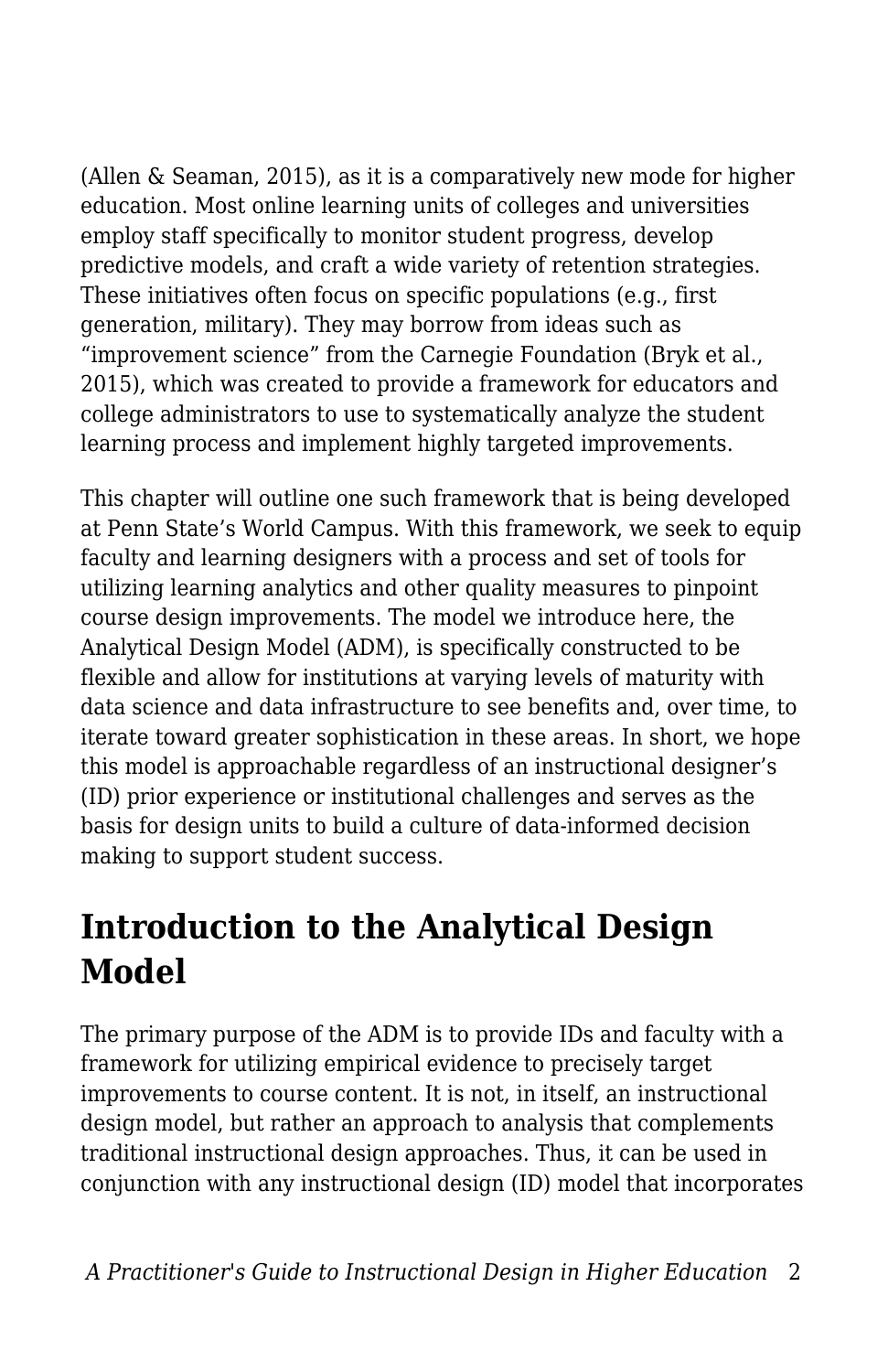an analysis or evaluation phase. The outcome of an ADM implementation is a set of improvement targets that can serve to focus one's design efforts and increase the likelihood of a positive impact on student success. Such well-articulated targets also serve as discrete elements to measure in a post-implementation evaluation on the efficacy of changes. The targets are not a prescription for how the identified instructional problem should be solved. Rather, ADM offers processes and tools that serve as the basis for productive and creative collaboration between IDs, faculty, and other stakeholders as they seek to improve student success and retention.

### **Figure 1**

### *Analytical Design Model*

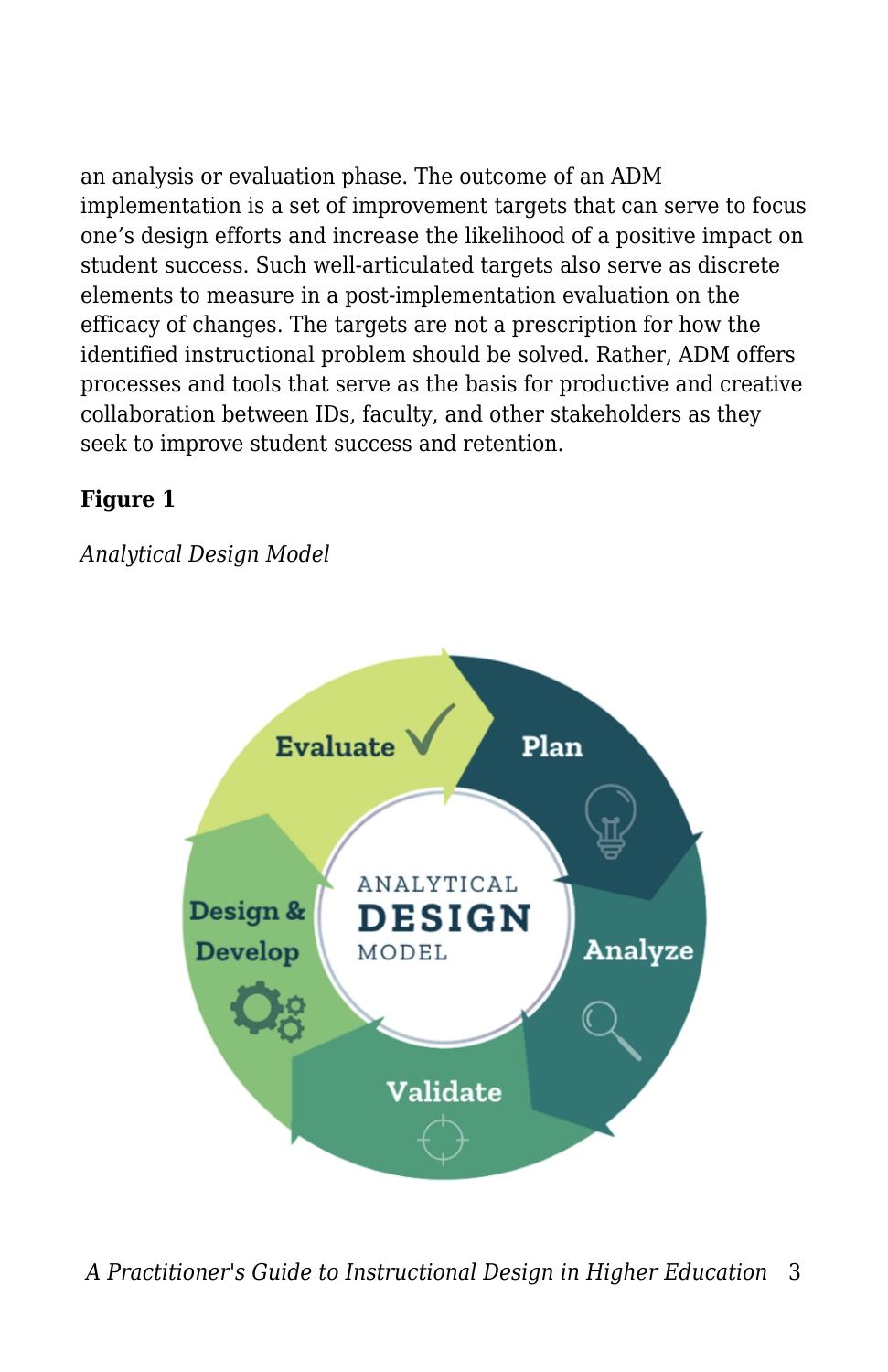The primary phases of ADM include (see Figure 1):

- 1. **Plan**: Establish *Guiding Questions* based on program and institutional needs and initial intuitions about where improvements may be needed. These questions will focus the analysis, identify essential data sources, and help to avoid unproductive detours.
- 2. **Analyze**: Gather data, analyze, and develop insights to address the guiding questions. Triangulate with multiple data sets to build confidence in any assertions. Produce specific *Revision Prioritization Scores* based on the analysis.
- 3. **Validate**: Involve instructors and other practitioners in reviewing the interpretations and ensure they align with reallife experiences. Practice transparency to ensure that methodologies are sound. Prioritize *Revision Targets* based on stakeholder needs and level of impact.
- 4. **Design and Develop**: Engage in instructional design consistent with the ID's preferred processes informed by *validated Revision Targets*.
- 5. **Evaluate**: Collect additional data related to revision targets to assess the efficacy of any changes. Update the data collection protocols, reprioritize targets, ask new guiding questions, and begin to prepare for the next ADM iteration.

Each phase of the ADM is highly deliberate and utilizes an evidencebased approach to produce a specific deliverable that acts as an input to the next phase. For example, guiding questions drive the analysis and revision targets focus the design. The evidence collected relevant to the ADM may include data about student use of a learning management system (LMS) or content management system (CMS), engagement between students, assessment outcomes, surveys, quality evaluations (e.g., Quality Matters), or alignment maps. Data may be collected through existing learning analytics infrastructures, access to unprocessed system logs, or through manual processes (e.g., surveys, interviews, evaluations). The model is quite flexible about what data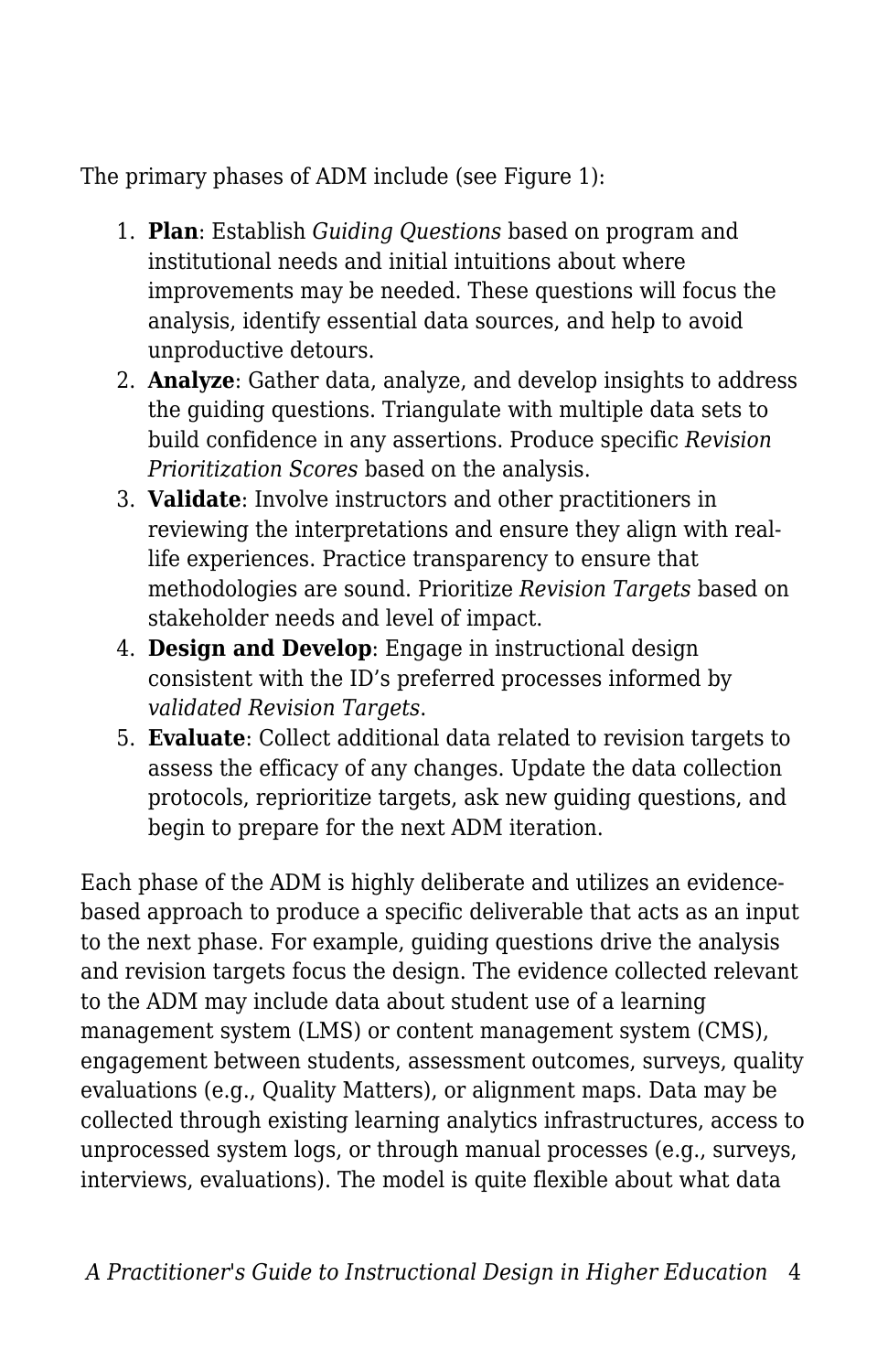should be included – the only requirement being that data collection is purposeful and aligns with a well-defined set of guiding questions. When multiple data sets are aligned to a common set of questions, it becomes feasible to triangulate any findings because there are multiple pieces of data to support each assertion. As Cohen and Manion (1989) explain, triangulation seeks to "map out, or explain more fully, the richness and complexity of human behavior by studying it from more than one standpoint and, in so doing, by making use of both quantitative and qualitative data" (p. 269). Triangulation is critical to ADM as we often work with smaller data sets that are limited in terms of the length of collection (one or two semesters) or number of students. Depending on an institution's maturity with data and learning analytics, being able to incorporate diverse data sources that include low-tech options while still achieving a high degree of validity is quite useful. By utilizing technical standards such as IMS Caliper (Caliper Analytics, 2020) that enforce structure and a common vocabulary to education-related data, it becomes much easier to make linkages across disparate data sources. These data tools create a mechanism for collecting data outside the LMS (Pardo & Kloos, 2014) and greatly simplify triangulation.

In summary, it may be useful to think about ADM in the following ways:

- **It's approachable**: ADM is specifically constructed to be easy to implement, regardless of an institution's data maturity.
- **It's opportunistic**: IDs may use whatever data they have and scale the implementation based on time and resources. Iteratively adapt the process based on institutional maturity.
- **It's humble**: Data in ADM merely augments an inherently creative human-centered approach to design. Draw on existing analytical skill sets but allow stakeholders to validate the interpretations before proceeding.
- **It's efficient:** While upfront analysis takes some time, more precise targeting of instructional design efforts can offset this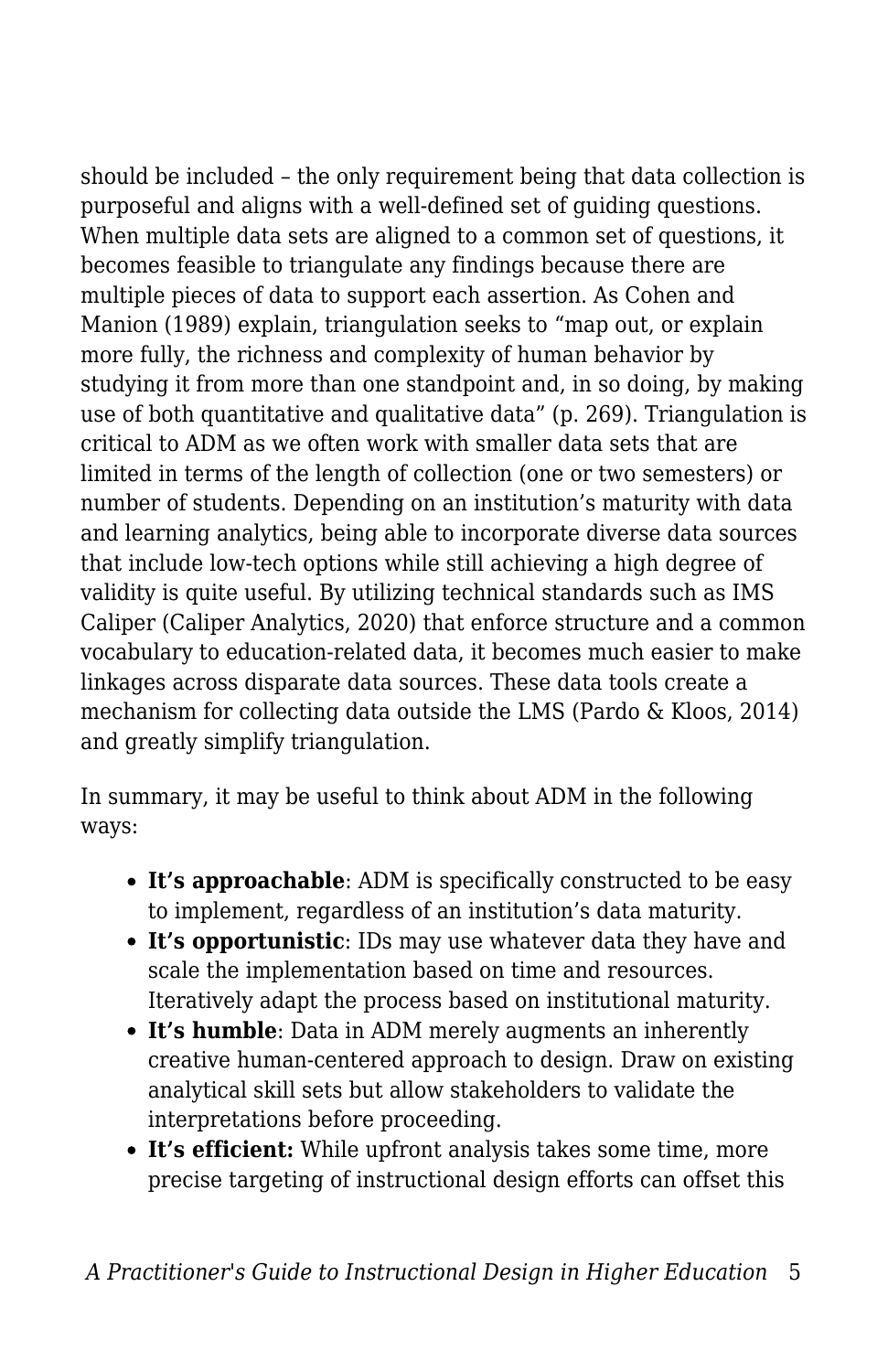initial investment.

# **The Role of Analysis in Instructional Design**

In the context of instructional design, analysis identifies "the probable cause for a performance gap" (Branch, 2009, p. 23). As analysis is a core concept of our model, we must consider why it is important to instructional design. We will do this by viewing analysis through two lenses: business processes and pedagogy. Both organizational needs and learner success must be balanced for any design model to be considered effective and sustainable.

# **Business Justification for Analysis**

Most learning design organizations in higher education do not have the luxury of dedicating significant time and money on rigorous analysis efforts in pursuit of course improvements. One common strategy is to focus analysis efforts on specific programs that are underperforming in terms of enrollment, student outcomes, or other key success indicators. In these cases, their limited scope and strong strategic alignment justify the level of effort required for a proper analysis with lengthy data gathering and subsequent improvement. Conversely, the bulk of courses within a normal revision cycle may not justify such an investment. More traditional production tasks (e.g., content authoring or multimedia development) may then be prioritized with analysis playing a smaller role. However, as we discuss later in this chapter, learning designers can reassert the role of analysis by demonstrating: (a) that there is clear alignment with program priorities and an articulation of expected benefits and (b) that potential increased efficiencies and efficacy as a result of this upfront work outweigh the investment in analysis. A well-defined model such as ADM can produce clear documentation that satisfies both of these conditions and can help gain buy-in with stakeholders.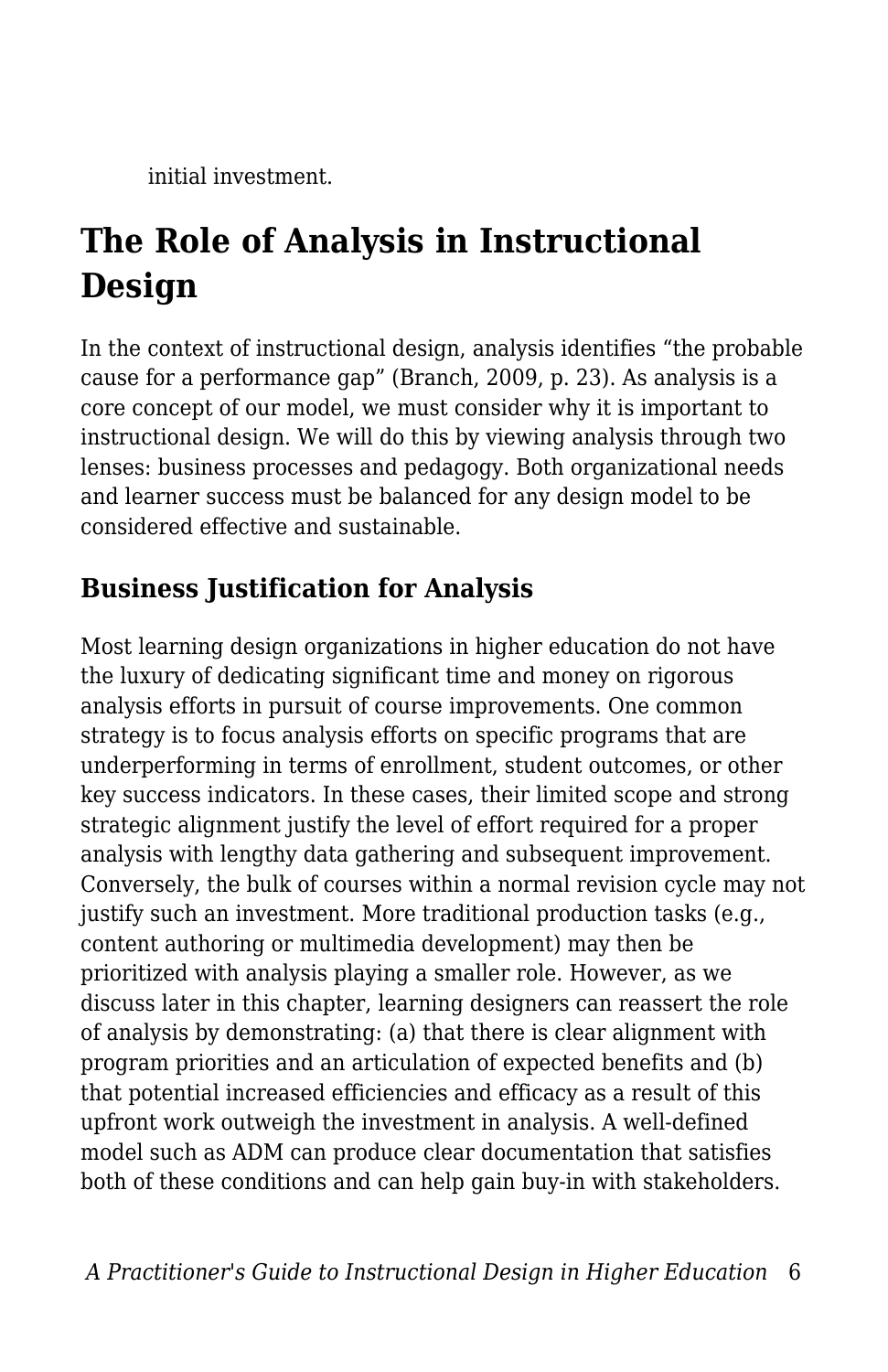# **Pedagogical Justification for Analysis**

When making decisions that impact pedagogy, analysis has always been central to an ID's toolkit. Many design models indicate that analysis is the first step an ID must complete before beginning a design. Indeed, the 'A' in ADDIE, the foundational framework that IDs learn early in their training, stands for analysis. It is essential that an ID spends time understanding the instructional problem that the ensuing design must address. In practice, this process is often not informed by empirical evidence. However, Muljana and Luo (2020) indicate that while understanding and adoption of learning analytics is currently low, IDs largely view its potential as positive. Integrating analysis and data-informed practices into instructional design may be more approachable than current adoption of such practices suggests.

# **Learning Analytics, Data, and Institutional Maturity**

Learning analytics (LA) are concerned with "the measurement, collection, analysis, and reporting of data about learners and their contexts, for purposes of understanding and optimizing learning and the environments in which it occurs" (Siemens et al., 2011, p. 4)*.* LA *is* a powerful capability and ADM is bolstered by having at least limited LA infrastructure in place. There are many approaches to building LA maturity at an institution. Developing an institution-wide strategy (as described by the modified ROMA approach in Ferguson et al., 2015) to implement LA may require a broad understanding of policy and stakeholder priorities and a deftness with change management. However, the iterative nature of ADM suggests a more incremental approach towards LA maturity.

Some of the barriers to change that learning design leaders may face in establishing a data-informed decision-making culture come from ethics and privacy concerns over the potential for improper use of student data. ADM helps mitigate this risk by prioritizing transparency and validation with faculty and IDs as an accountability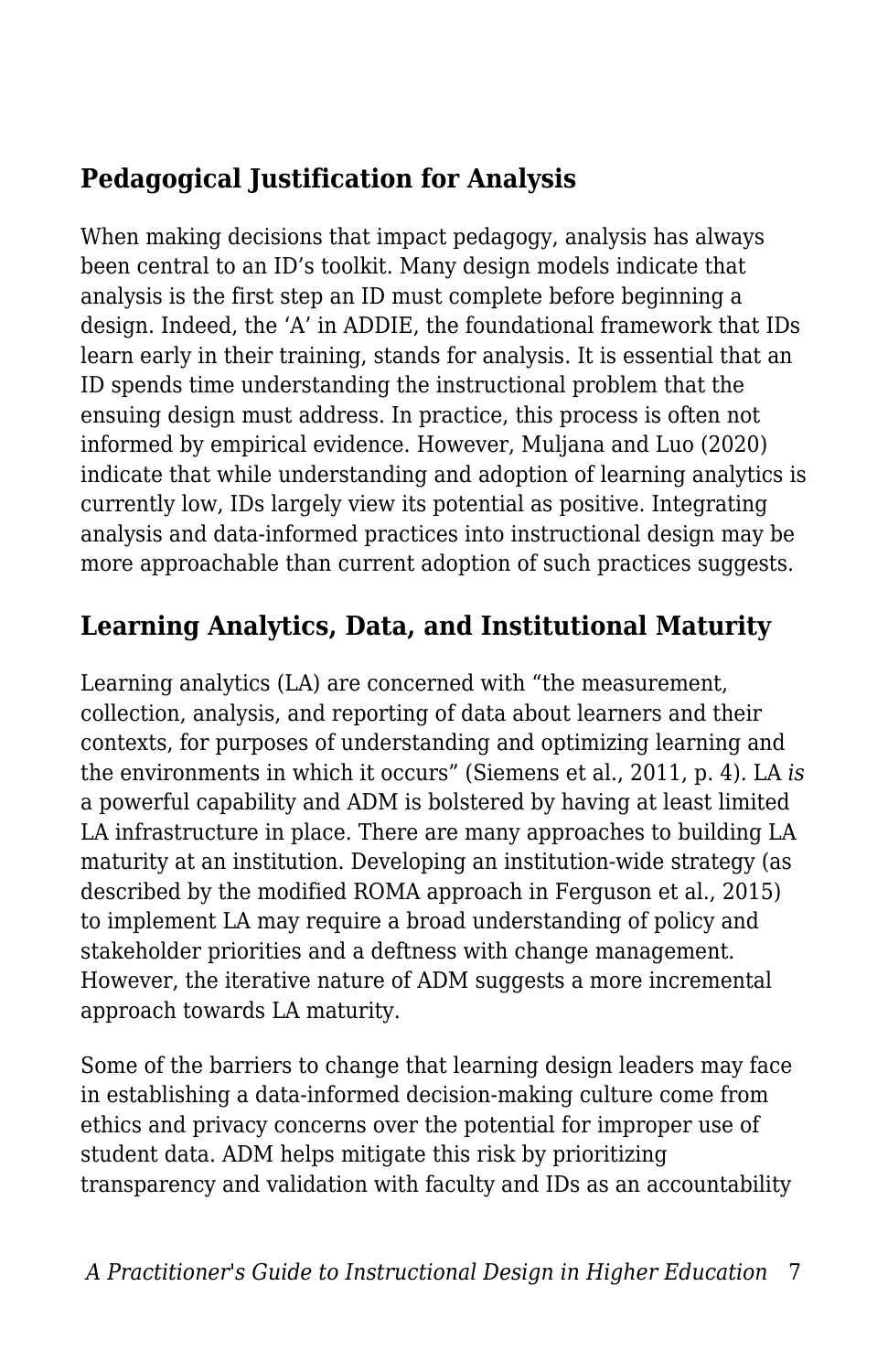measure on any and all data interpretations. Involving policymakers throughout this incremental maturation can also ensure that institutional policy adapts and grows in response to the needs of LA initiatives.

Risk can be further managed by having a well-defined project with clear objectives. This will assist in identifying what types of data may be required to support the analysis. Indeed, many institutions engage in data risk classification that assigns risk levels to specific data types. Determining the data needed to complete an ADM implementation at the outset can ensure IDs do not later find themselves in the position that they cannot obtain the access needed. Table 1 can help in understanding the types of data that inform an ADM process and the associated risks attached to them.

#### **Table 1**

| Data Source                           | <b>Considerations</b>                                                                                                                             | Risk<br>Category* |
|---------------------------------------|---------------------------------------------------------------------------------------------------------------------------------------------------|-------------------|
| <b>Quality Evaluation</b>             | Utilizes rubrics provided by Quality Matters and<br>others. Deals with course content, not student<br>data. Labor intensive.                      | Low               |
| <b>Student Surveys</b>                | Uncovers student perceptions. Useful when<br>combined with other data. May not get high<br>response rates. Requires valid survey<br>instruments.  | High              |
| Instructor<br>observations            | Qualitative. Collected though interview with<br>instructor. Can be helpful during validation<br>phase.                                            | Medium            |
| LMS usage logs                        | Can be structured or unstructured (see below).<br>May require significant data cleanup. Requires<br>statistical techniques to properly interpret. | High              |
| Student<br>performance<br>(grades)    | Highly sensitive. Useful when correlated with<br>other sources.                                                                                   | High              |
| Student information<br>system records | Highly sensitive. May be difficult to obtain. May<br>not be necessary depending on guiding questions.                                             | High              |

*Possible Data Sources and Associated Risk Categories*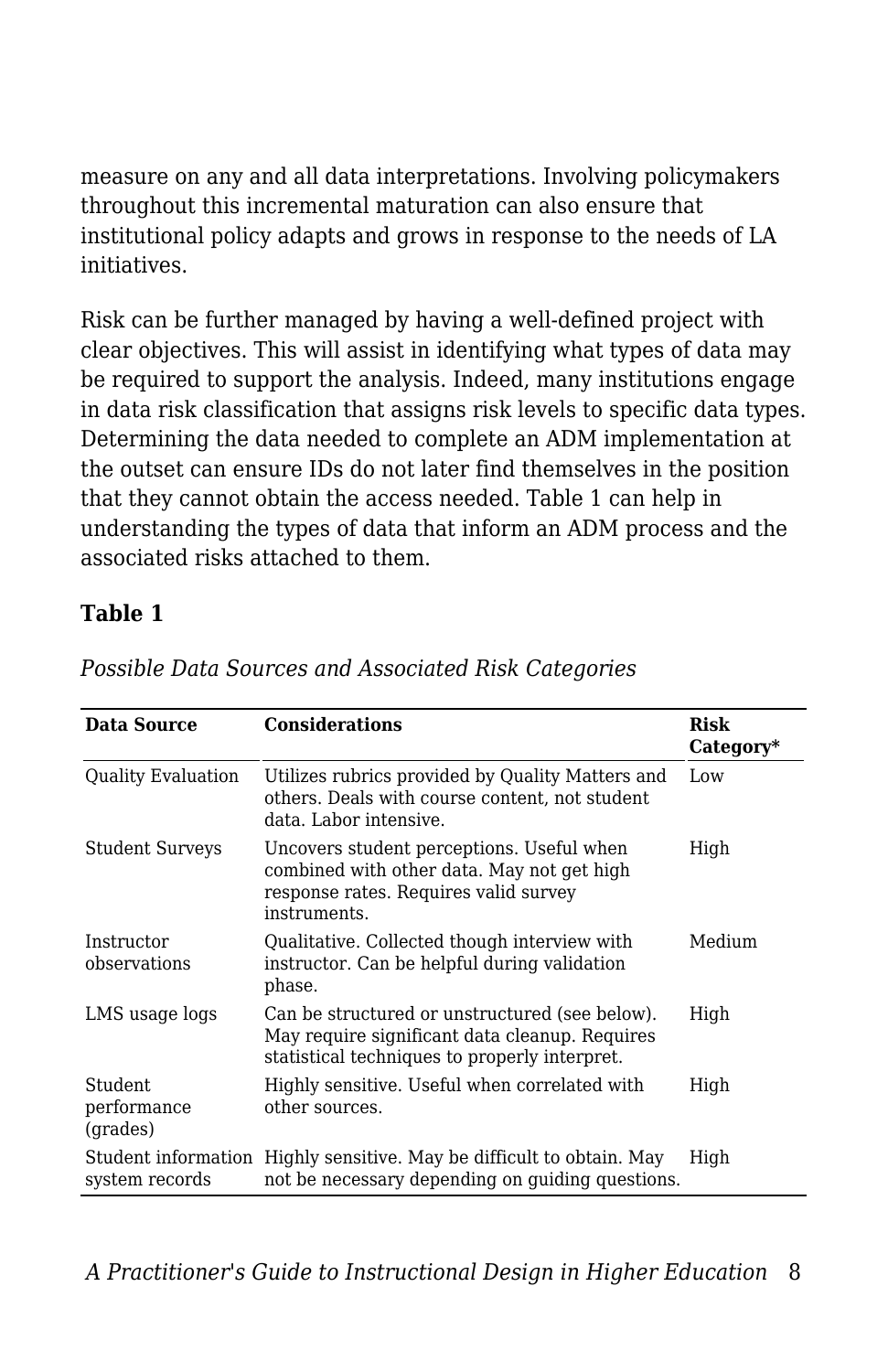*Note.* \* Each institution may classify risks differently. Consult your local data policies.

# **Analytical Design Model: In Detail**

This section articulates each phase of the Analytical Design Model in detail and provides an example to show how each of these phases work in practice.

# **Plan**

The ADM begins with a robust planning phase. During this time, course and program faculty, IDs, and other relevant stakeholders meet to initiate the project, develop guiding questions, and define goals and expectations. Higher education is a complex system (Chow, 2013) and online course offerings inherently face highly contextualized opportunities, needs, and constraints. This early attention to setting a shared vision establishes the foundation for a revision process tailored to best meet the unique needs of courses and programs.

It is important to note that the driving force for initiating this process is course, program, and institution specific. In some cases, identified issues with student performance, retention, or engagement determine the need for course improvement. In other instances, courses or programs choose to revise on an established schedule or in a predefined order based on course sequences in a program. Additionally, broad institutional goals, such as reducing materials costs or increasing retention, and external influences, such as changes in state or federal legislation, necessitate course revisions.

During the initial project meeting, important topics to discuss include:

- an overview of the process and timeline
- available expertise and resources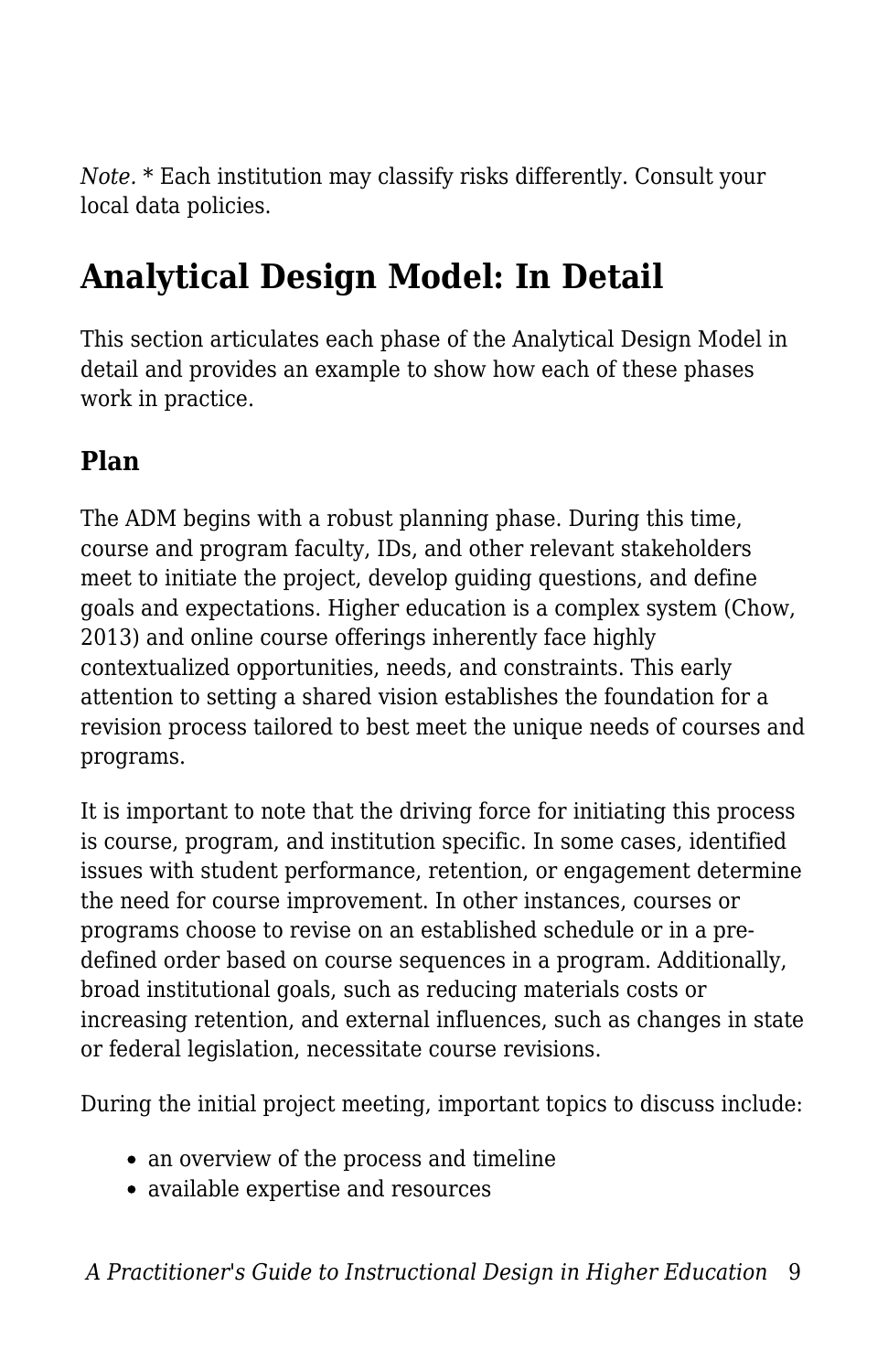- roles and responsibilities of team members
- any internal or external motivators for the revision
- general perceived areas of interest and/or concern

Once the group has committed to using the process, establish a set of guiding questions for the project. These initial questions may be based on specific program needs, anecdotal observations or areas of interest, or specific challenges. For example, when evaluating a threecourse sequence that was flagged for revision due to low student performance, guiding questions focused on understanding how well the content coverage was aligned across the course sequence, how well students demonstrated mastery of key concepts in each class, and how students interacted with the course materials and each other. By the end of the planning phase, the group should have clearly documented guiding questions and goals.

# **Analyze**

The analysis phase requires determining which data sources address the guiding questions, analyzing those sources, and making observations based on the findings. When preparing for analyses, consider the available data sources and develop a plan to address the guiding questions and goals. As outlined in Table 1, a variety of different qualitative and quantitative data may inform an ID's understanding of phenomena in the course. Triangulating data across multiple sources (and semesters when possible) develops a more rich, comprehensive, and meaningful view of the current state of the course. Quantitative analysis may include behavioral analytics, such as click-stream data and access reports, and performance analytics such as assessment scores by item and category, item analyses, and overall course grades. Qualitative data may be drawn from student surveys and feedback, instructor observations and reflections, and discussion forum and assignment content analysis. Other indicators of course quality may be derived from creating an alignment map of the course objectives, content, and assessments. An alignment map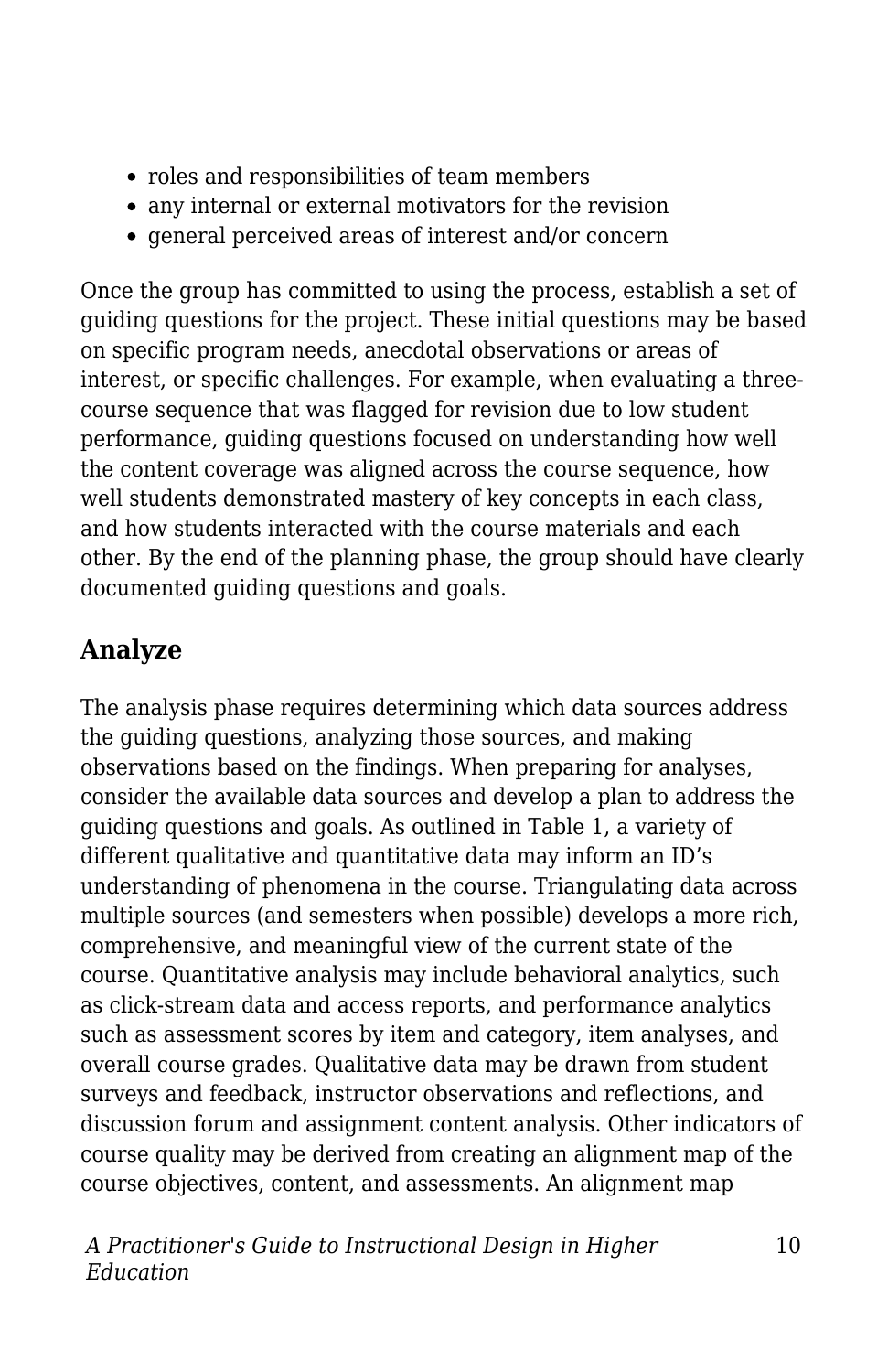template has been provided. Our institution also utilizes the Quality Matters (QM) standards to evaluate online courses. A QM pre-review during the analysis phase provides another data source that allows us to identify areas of improvement to better meet the expectations outlined in the QM standards.

After outlining which data sources to use for each guiding question, determine how to analyze those sources. For example, when creating an alignment map of course objectives, content, and assessments, it may be beneficial to collaborate with the course instructor when creating the map. Similarly, LMSs and third-party tools typically have built-in item analyses, grade reports, and other information that may be ready to use. For each of the guiding questions and data sources, decide what and how to measure. Then, conduct the analyses and capture observations in a reporting format that can be shared with the course development stakeholders. Based on the specific project, needs, and capabilities, the report may take the shape of a comprehensive document, an interactive dashboard (e.g., using tools such as Power BI or Tableau), or another format that works for the context. Quantifying data across a course and comparing performance, interaction, and alignment across lessons determines where to focus attention and resources. The ADM Example Implementation at the end of this chapter illustrates our approach to prioritization.

It is important to maintain thorough description of the methodology including data sources and how data was cleaned and analyzed. Include explanations for every interpretation made in service of answering the guiding questions. These decisions should be transparent and documented along the way allowing for open dialogue and ensuring that stakeholders can confidently revisit the analysis and data sets to expand, refine, or revise as needed.

Each guiding question should be addressed with multiple pieces of data to make informed observations about the course. In parallel to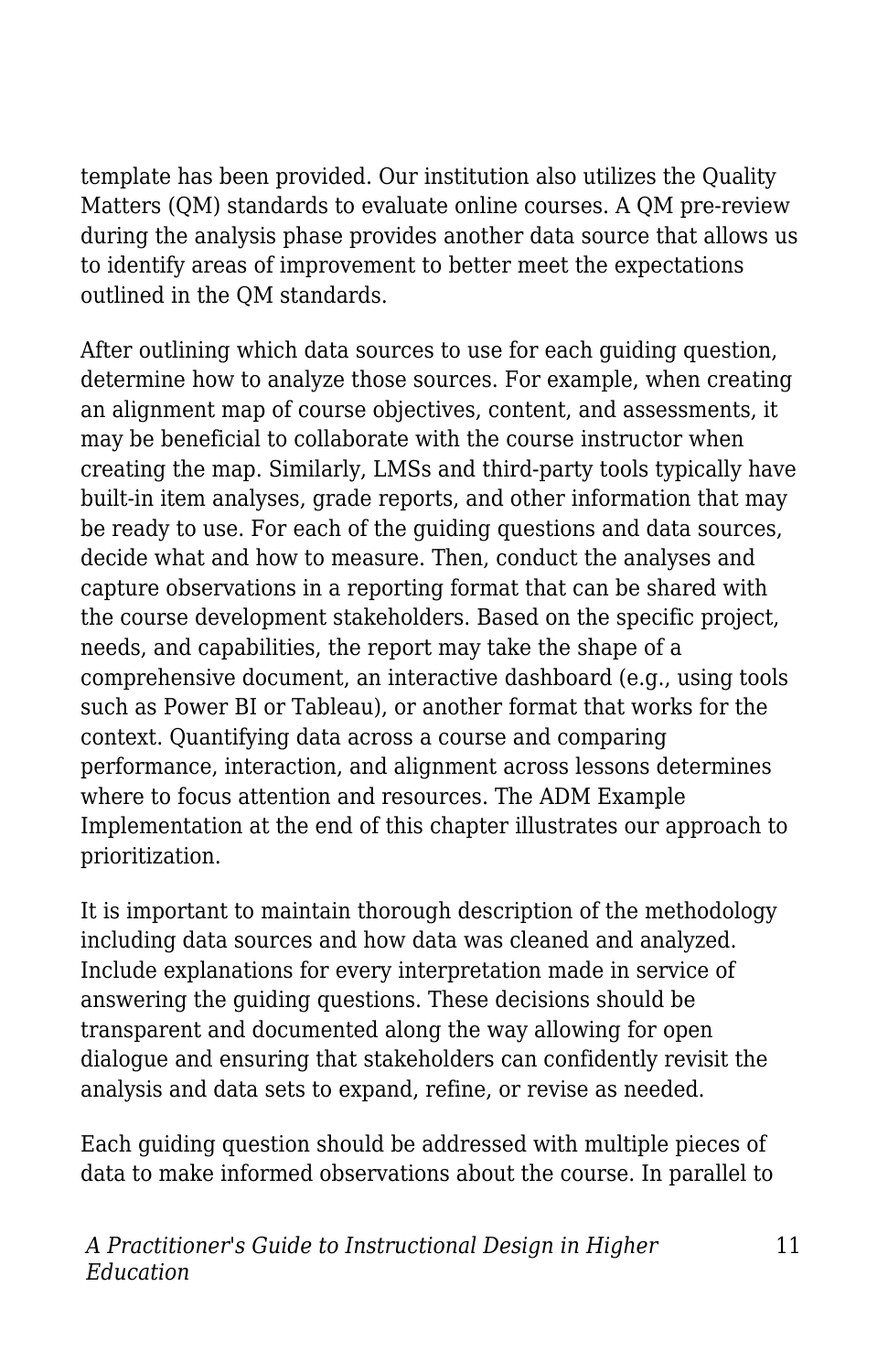crafting observations, explore existing academic literature related to the guiding questions to determine what kinds of interventions may be effectual and draw comparisons to local circumstances and contexts. With these observations, revision prioritizations and guidance from prior research, frame a set of conclusions for each guiding question. The conclusions may include recommendations or suggestions for future action steps which can help inform the instructional design process moving forward. Because this process relies on human decision-making, it is important to be sure to revisit data sources, look for specific information to help support observations, and revise and refine the questions, goals, and targets as needed while creating the report.

# **Validate**

During the validation phase, regroup with all stakeholders to review the methodology, discuss observations and revision prioritization, and refine reporting and suggestions as necessary. Ultimately, the validation process involves honest conversation that asks stakeholders "Could this mean what we think it means?" and inviting feedback in service of improving the findings prior to acting on them. For example, during an analysis of an upper-level management course, we were able to note that students frequently paused video presentations at similar intervals, which we hypothesized reflected their note-taking behavior. During the validation meeting, the faculty member confirmed that the videos in question were content-dense and challenging. These valuable insights were carried forward into the redesign to inform how we presented content to learners.

# **Design and Develop**

The steps of the ADM up to this point prepare IDs and course authors to enter course revision armed with a set of contextualized, validated, and well-supported recommendations upon which to act. While the data-informed nature of ADM is more intensive than analyses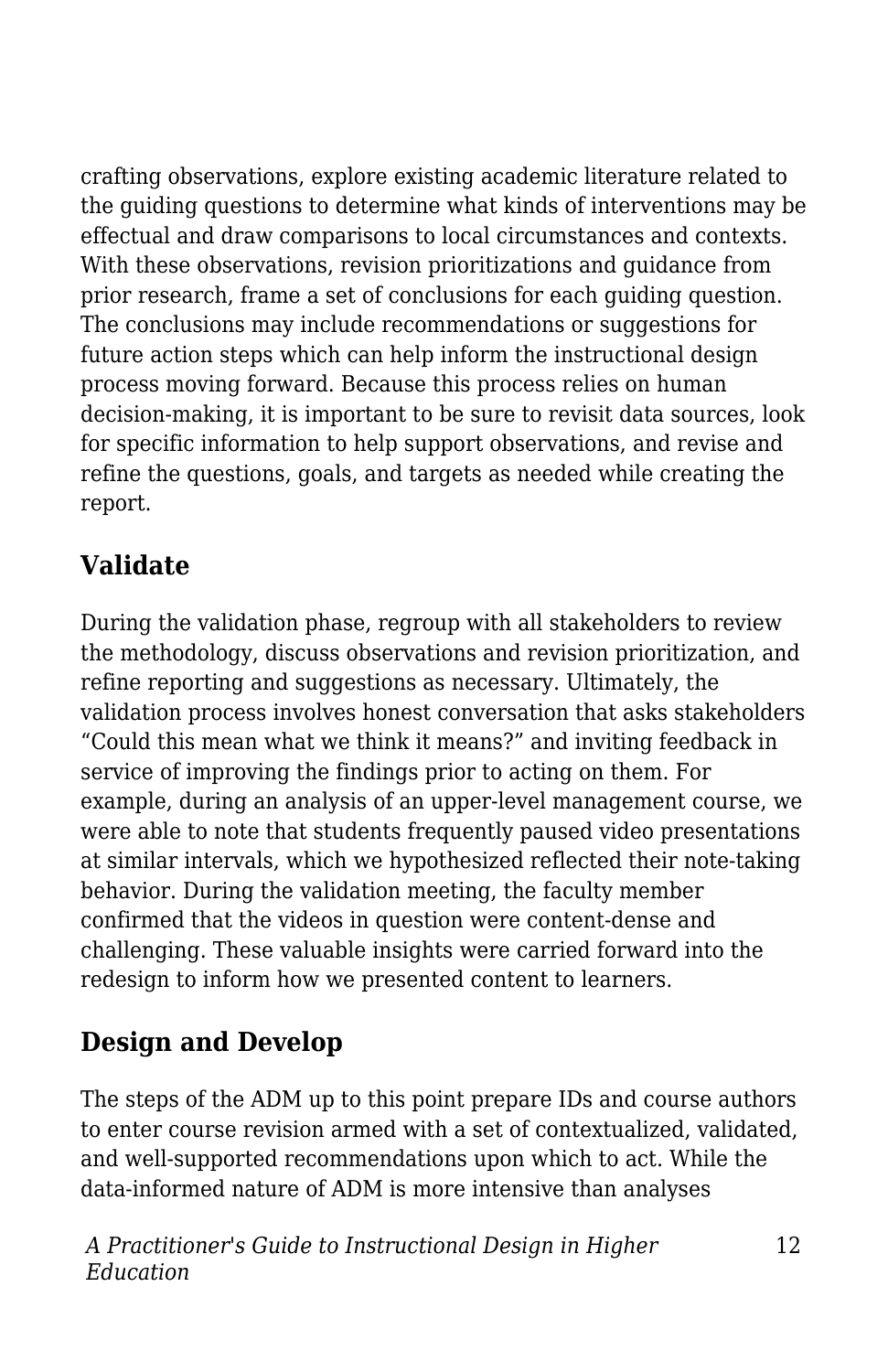commonly conducted in higher education contexts, the ADM outcomes can serve to fill the role of a thorough needs assessment as called for by many traditional instructional design models (Branch & Kopcha, 2014; Dick et al., 2015; Morrison et al., 2019). To best engage with the ADM outcomes, the course design team should progress through stages of ideation, prioritization, design, and development. Any instructional design process naturally involves relying on a degree of design conjecture as IDs interpret the analysis and integrate their expertise and observations to make decisions (Stefaniak et al., 2018). By using results from the ADM and ideating around identified needs and then prioritizing those ideas, course design teams can more intentionally focus their resources and efforts.

# **Evaluate**

During implementation ongoing evaluation should monitor the progress of revisions to best support student success. Establish expectations for continuous communication with the course team, determine the scope of ongoing iterations, and decide which data sources to use over time to monitor course progress. Supporting iterative improvement may mean revisiting part or all of the ADM to revise questions and goals, add new or expanded data, and create more timely reports, updates, or dashboards for ongoing use. Performing a data-informed revision for the primary project is valuable, but committing to and supporting ongoing analysis for continuous improvement will allow the team to increase revision efficiencies and focus efforts more proactively.

# **Analytical Design Model: Example Implementation**

This example highlights three phases of an ADM implementation: planning, analysis, and design and development. In the real-life implementation of this example, we included validation and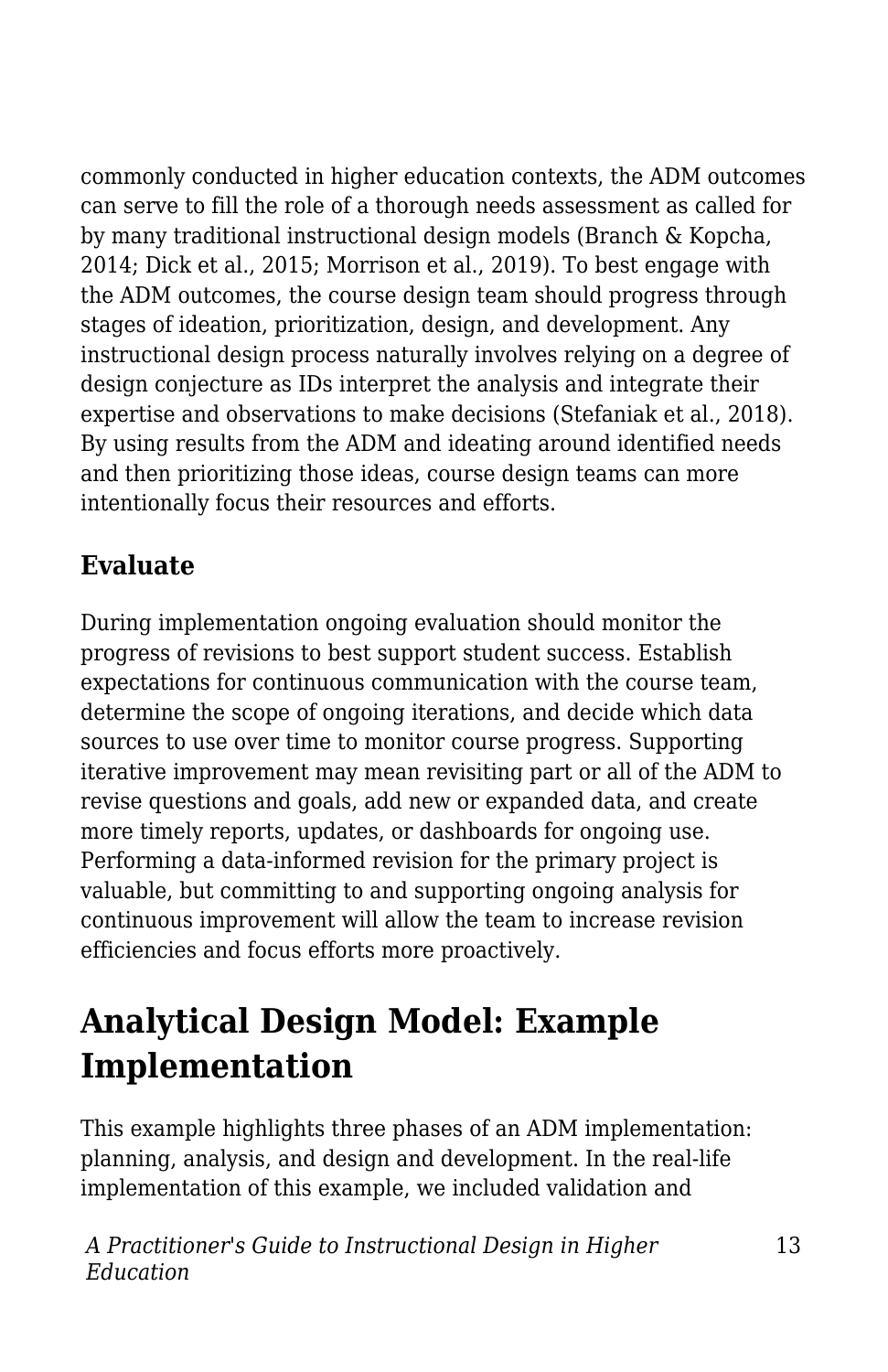evaluation, but have left those out here for brevity. Our model is not prescriptive and each approach is highly contextual (i.e., you can adapt your own implementation). The statistics and visualizations are specific to the data available but are general enough to align with what most institutions can accomplish with locally-available data. Most importantly, in considering ADM in your own organization, this should create a clearer picture of the type of effort involved. We have used fictitious organizations throughout the example.

# **Phase 1: Planning**

This section outlines Forest State University (FSU) Online's current progress toward producing the deliverables necessary to achieve the goals established at the onset of the project. A proposed timeline for the next steps is included below:

# **Goals**

- Identify potential revisions and their intended impact on student performance.
- Prioritize revisions based on the needs of key stakeholders (Business faculty, FSU Online program management).
- Recommend a revision plan based on analysis that allows for 1) small short-term improvements, and 2) more significant course revisions.

# **Deliverables**

The FSU team will deliver:

- A comprehensive report that includes:
	- 1. a description of the methodology used to analyze data,
	- 2. an analysis of student behaviors, performance, and course alignment addressing the Guiding Questions, and
	- 3. a set of prioritized recommendations for revisions to BUS 101 and 102.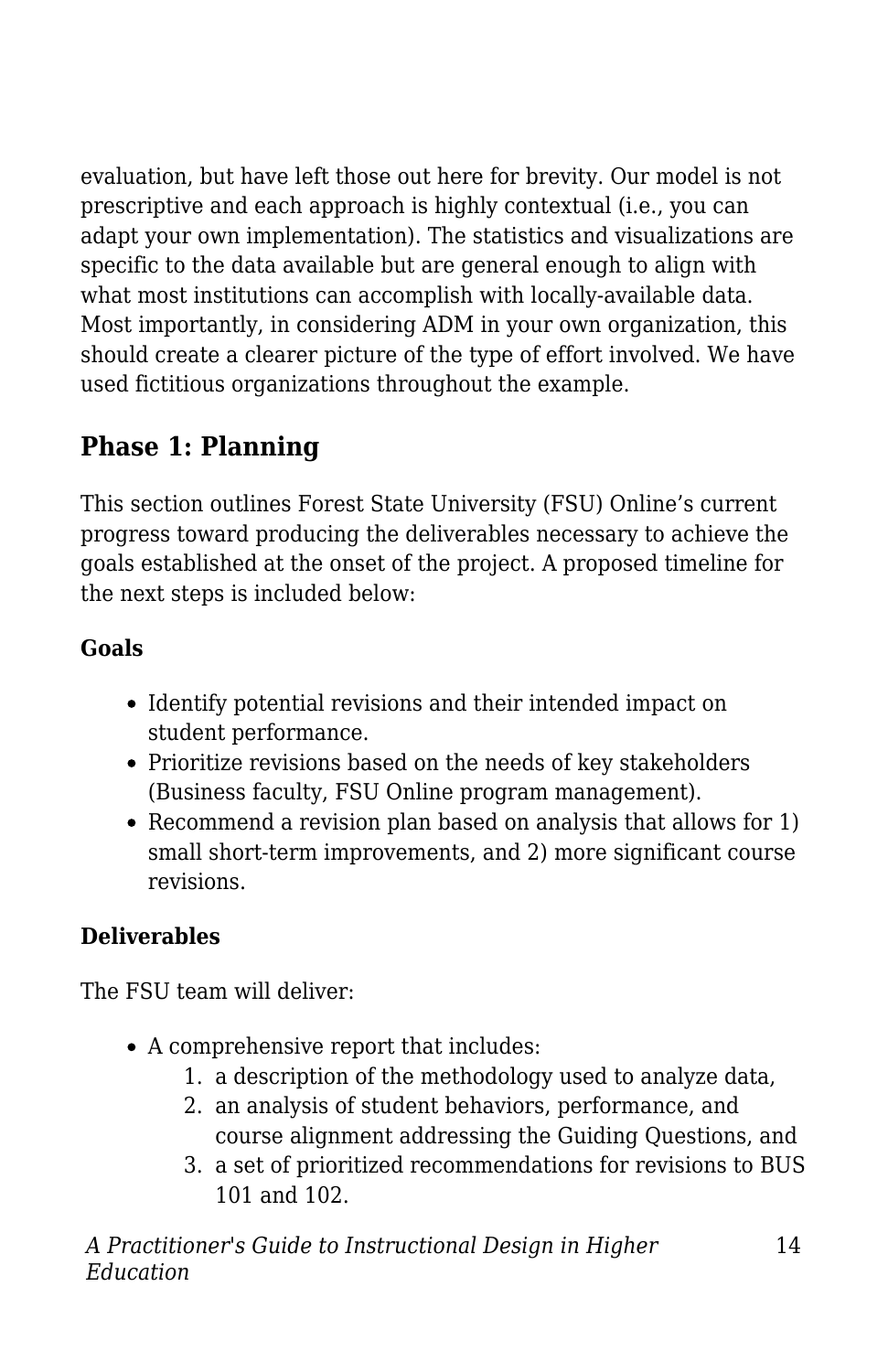- Regular status updates to key stakeholders throughout the project duration.
- A preliminary project plan to address recommended revision within the 2019/2020 academic year.

# **Timeline**

- Fall 2019
	- By December 15: FSU and faculty stakeholders review the Business Course Analytics Report to prioritize shortterm improvements and more significant revisions
	- Mid-December January: Faculty and IDs collaborate on short-term improvements for SP20, larger revisions for SU20
- $\bullet$  Spring 2020
	- $\circ$  January: All short-term improvements implemented in SP20
	- March 1: Mid-semester check-in tentative analysis of revisions based on emerging course data; corrective actions taken if necessary
	- By April: All improvements and revisions complete for SU<sub>20</sub>
- Summer/Fall 2020
	- Conduct ongoing post-revision analysis to validate changes

# **Project Team**

The following individuals are identified as stakeholders on the project team:

- Program lead faculty: responsible for helping to set the vision for program revision and course goals during the planning phase; receives ongoing updates throughout the project; ensures ongoing resourcing for course improvements.
- Course instructor/author: provides critical insights into the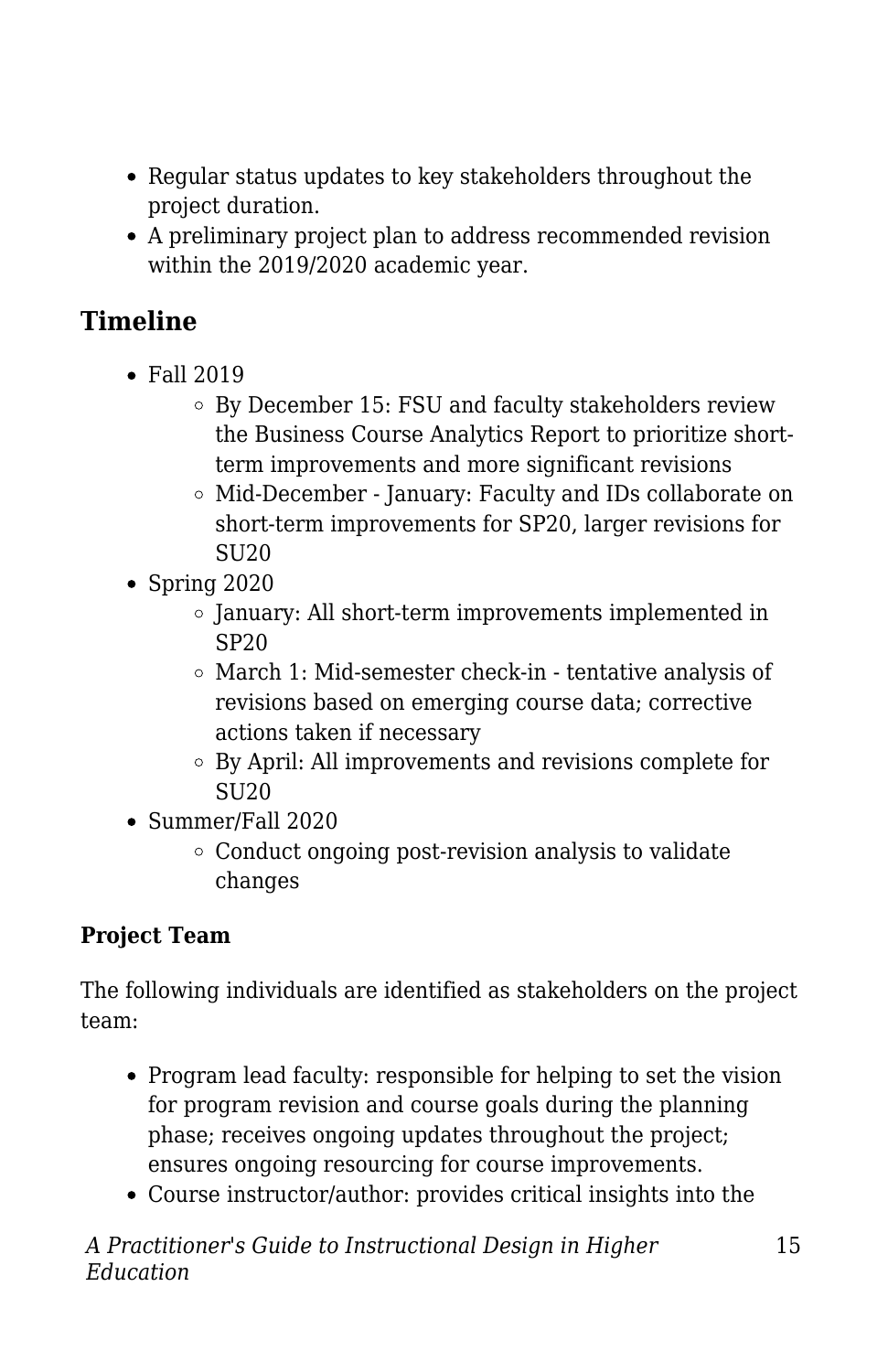current state of the course and collaborates with the ID at each stage of the process to revise the course as needed.

- Instructional designer: works closely with all parties during each stage of the process; conducts analyses, creates data visualizations and reports, develops recommendations, and collaborates with course author to prioritize and revise the course.
- Programmer: queries data sources to create data sets for analysis; supports data privacy and protection practices; cleans and structures data as needed.

## **Guiding Questions**

- Question 1: How are students interacting with FSU content? To what extent, if any, does this interaction relate to performance?
- Question 2: What types of behavioral patterns can be identified both within FSU content/systems and within LearnMore publisher content and systems?
- Question 3: To what extent are the learning objectives, content, and assessments in BUS 101, 102, and 103 aligned?
- Question 4: Are there specific topics or objectives within BUS 103 with which students who have completed the FSU BUS 101 and 102 struggle?

## **Phase 2: Analysis**

### **Methodology**

This report presents the findings and recommendations from a multisemester exploration of course alignment and student behaviors and performance in BUS 101, 102, and 103. This exploration is designed to inform revisions of BUS 101 and 102 to ensure students are better prepared for success in BUS 103.

Student performance and content interaction data were collected during the Spring 2019 and Summer 2019 semesters. During early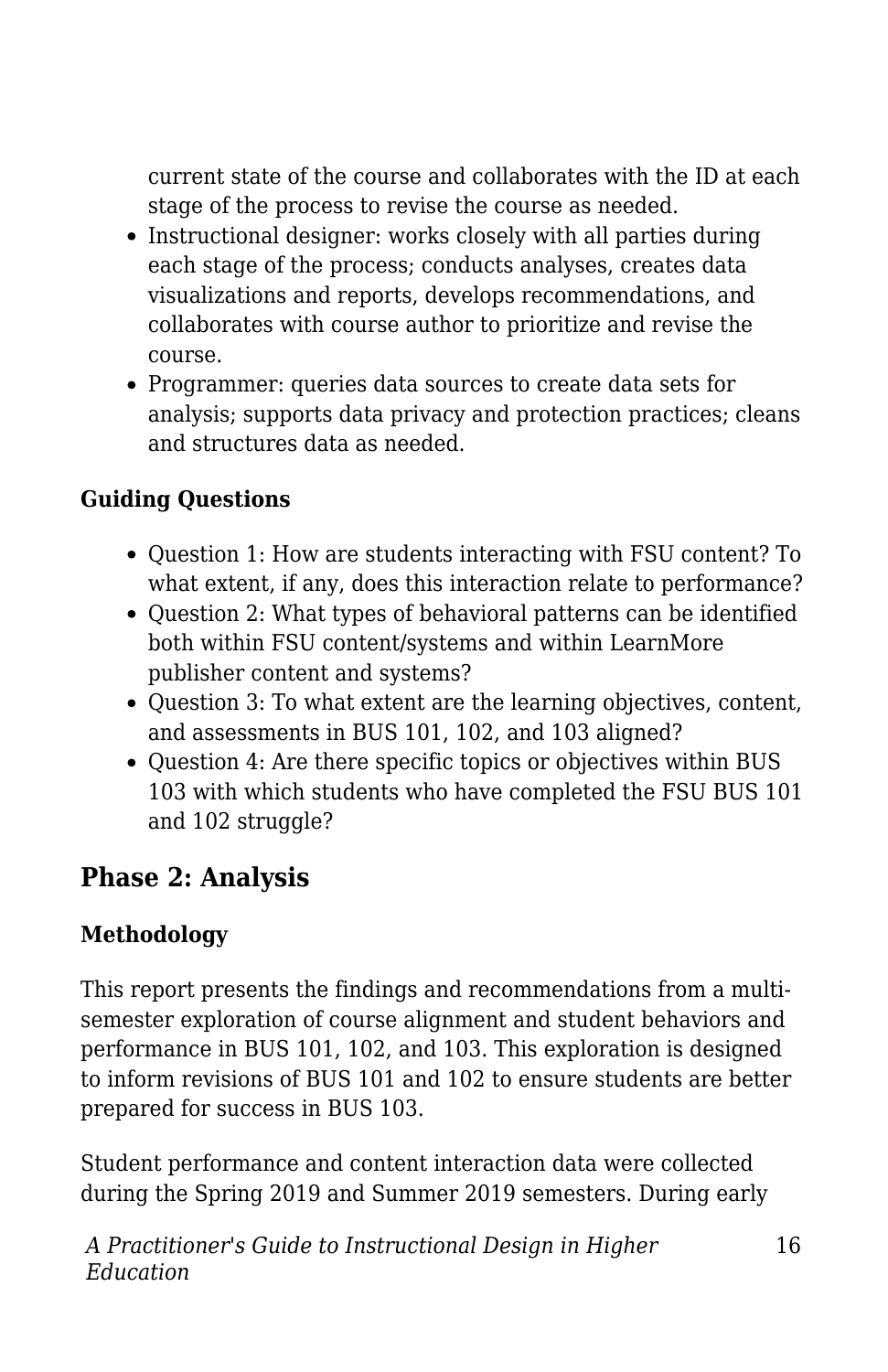Fall 2019, FSU Online met with faculty for each course to develop a comprehensive course alignment map and to collect LearnMore's LearnLab performance data.

The following sections address the study's four guiding questions, outline overall observations, and detail suggested next steps to inform the revision process.

### **Revision Prioritization Score**

The Revision Prioritization Score (RPS) provides an objective, quantifiable metric to guide revision efforts based on alignment, performance, and interaction. These three factors can be weighted to reflect goals of the program and revision efforts. For the purposes of this review, categories were weighted evenly. The RPS and detailed descriptions of the measurements for alignment, performance, and interaction are provided below.

## **Revision Prioritization Score Formula**

$$
100 - \left(\frac{(Alig {\it memt*weight}_1) + (Performance * weight_2) + (Interaction * weight_3)}{Sum \ of \ Weights}\right)
$$

## **Alignment**

Alignment is defined as the extent to which the course and lesson learning objectives, lesson content, activities, and assessments work together toward the achievement of the stated objectives. Alignment was evaluated in direct consultation with faculty for each course. The alignment score is calculated as follows: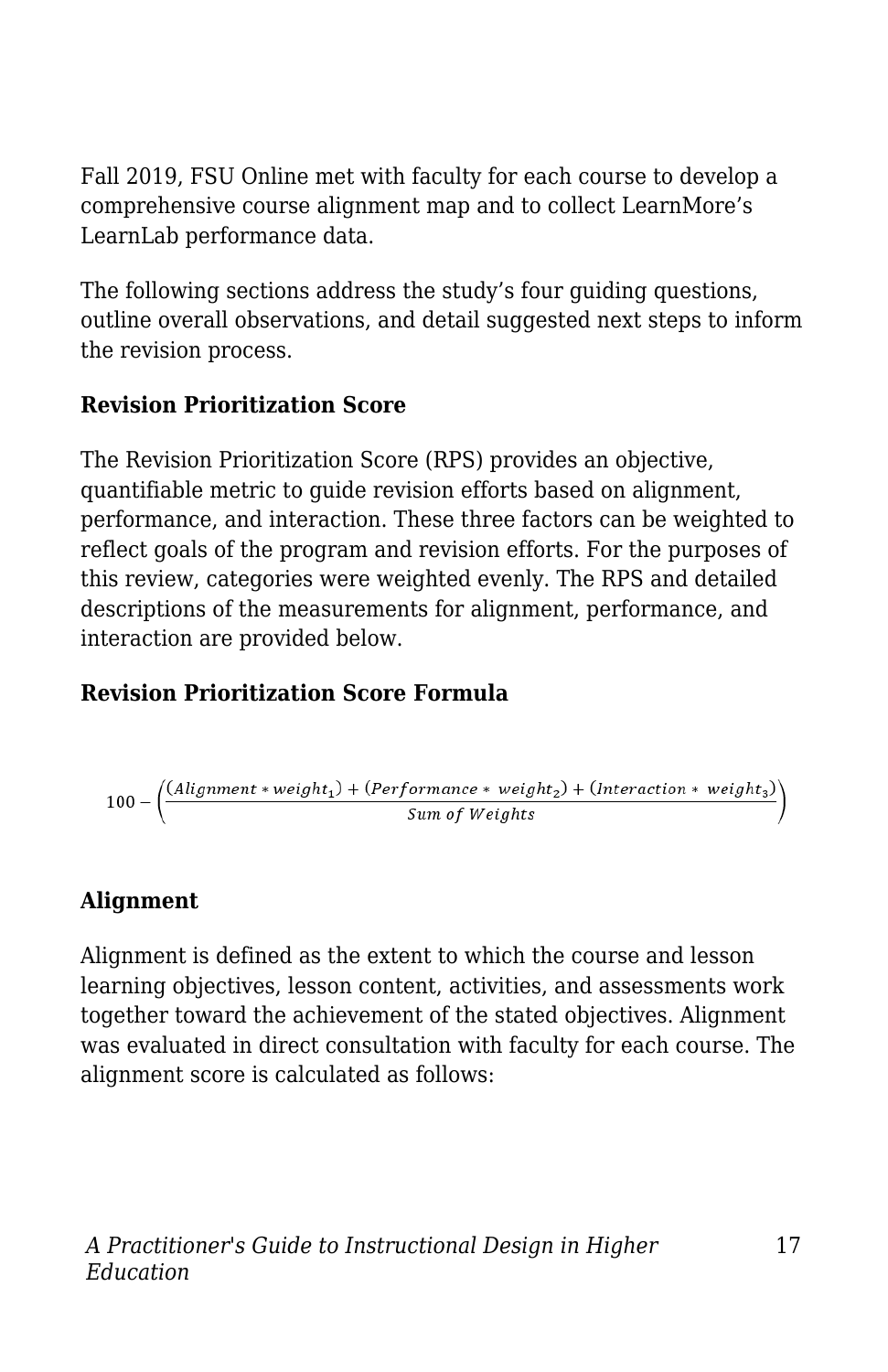$$
Algorithment Score = \frac{Sum of Objective scores}{Total Number of Objectives * 2} * 100
$$

*Objective Score = 1 point if objective is covered in content + 1 point if objective is assessed*

### **Performance**

Assignment grades were collected from LMS data. Scores were converted to percentages and averaged for each lesson to create a lesson **Performance Score**.

### **Interaction**

Content for BUS 101 and 102 has been developed in the FSC Online CMS. This system tracks when students access course content, how they interact with content, and the extent to which they consume media.

Additionally, BUS 101 and 102 use a LearnMore textbook that is equipped with LearnLab, an interactive and adaptive reading tool that integrates guided, distributed practice problems and active learning strategies to improve student learning. LearnLab provides instructors with information about the length of time students spend in the system, as well as their degree of completion for the chapter.

Information from both FSU and LearnLab systems were combined as follows to calculate the interaction score: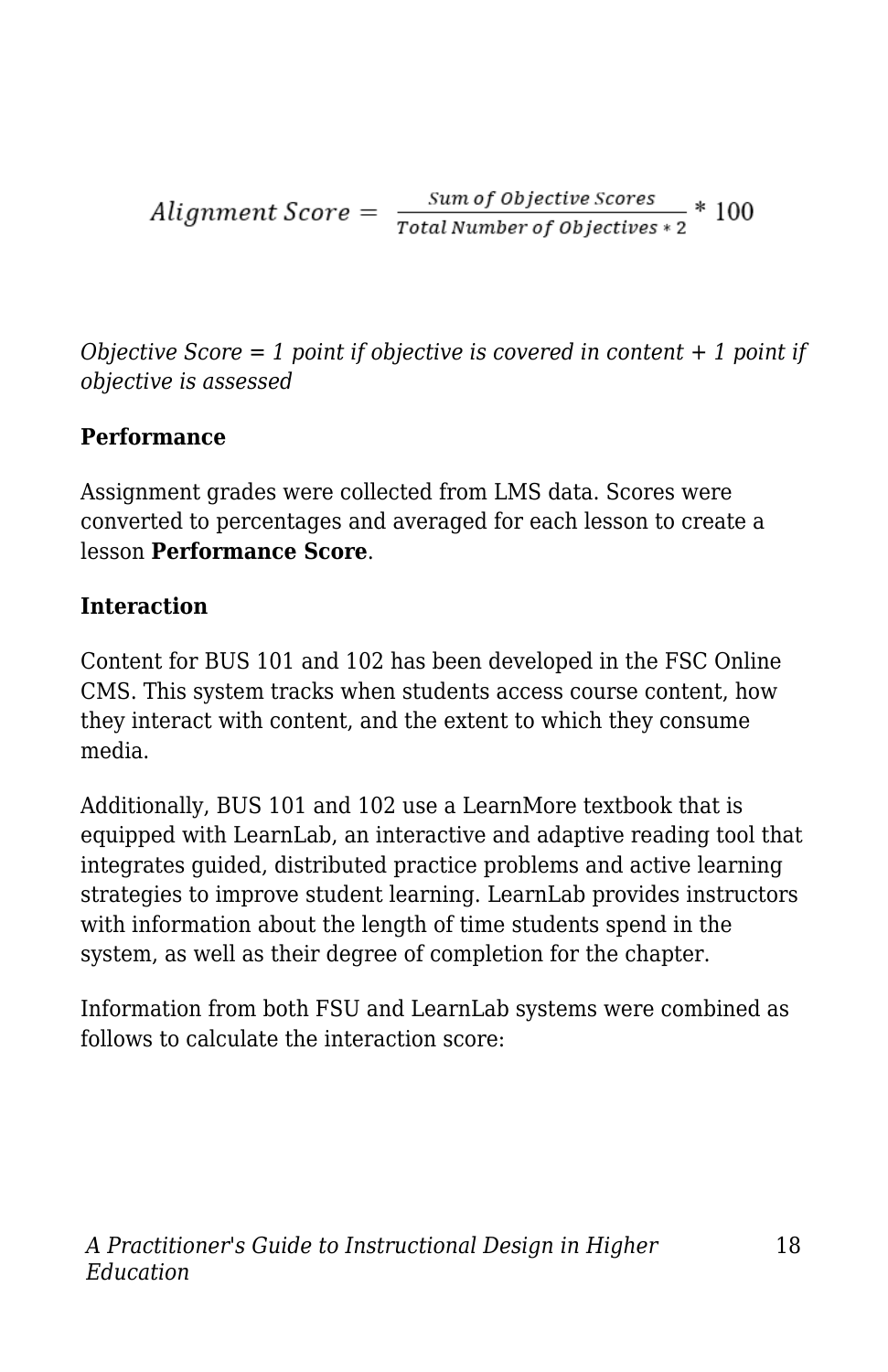FSU Interaction Score =  $(\%$  accessed content \* 90) + (( $\frac{(\%$  accessed media + % used interactive content))  $*10)$ 

LearnLab Interaction Score =  $%$  used LearnLab

$$
Interaction\ Score = \frac{FSU\ interaction\ Score + LL\ interaction\ Score}{2}
$$

#### **Observations**

Though not formally accounted for in the RPS, observations play an important role in determining how to prioritize revisions moving forward. During the alignment mapping process, faculty identified which lessons in BUS 101 and 102 are prerequisites for BUS 103. These lessons should be given special consideration when deciding where to focus revision efforts to have maximum impact on students' preparedness for BUS 103. Additionally, faculty identified lessons in which content is outdated or misaligned. These lessons should be revisited during revision regardless of RPS to ensure that content is current and accurate.

## **Detailed Course Analyses**

#### **Analysis Part 1: Alignment**

When using the LearnMore textbook chapter objectives as a foundation, BUS 101 and 102 cover a total of 204 learning objectives. Of those, 47 objectives are not discussed in the FSU content, but are assessed in the course, 12 are covered by the FSU content but are not assessed, and 8 are not covered by the FSU content or assessed. These objectives that lack content, assessments, or both should be reviewed to determine if they are within the scope of the course or if they should be removed. If they are deemed within scope, the lesson materials should be reviewed to determine if/what types of content and/or assessments may be added or adjusted to improve alignment.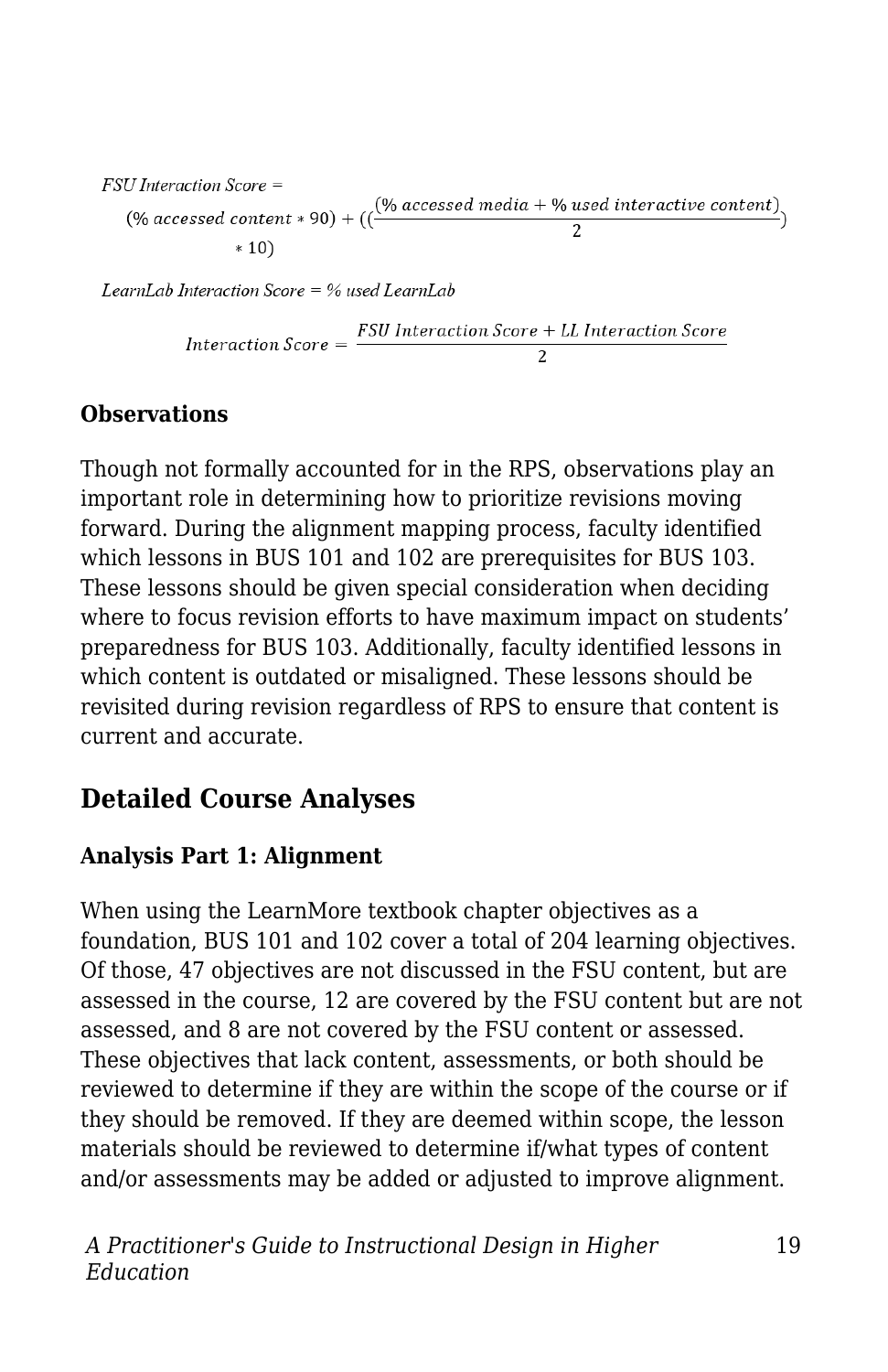### **Table 2**

#### *Lessons 9 and 10 Objective Coverage*

| #              | <b>Learning Objective</b>                                                                                                                                  | Covered in<br>FSU<br>Content?<br>(Y/N) | Assessment                |
|----------------|------------------------------------------------------------------------------------------------------------------------------------------------------------|----------------------------------------|---------------------------|
| 1              | Recognize the ethical quandaries in a business<br>situation and recommend actions to address such<br>issues.                                               | Y                                      | None                      |
| $\overline{2}$ | Identify legal issues germane to many business<br>situations and assess the relationship between strategic<br>decision making and regulatory requirements. | Y                                      | Excel<br>Quiz<br>Problems |
| 3              | Recognize the social impacts of business decisions<br>and suggest appropriate sustainable practices.                                                       | Y                                      | Excel<br>Ouiz<br>Problems |
| $\overline{4}$ | Identify key challenges of globalization in business<br>operations.                                                                                        | N                                      | Excel<br>Quiz<br>Problems |
| 5              | Exhibit knowledge of the major cultural, economic,<br>social, and legal environment faced by multinational<br>corporations.                                | N                                      | Quiz<br>Problems          |

*Note.* Blue – Objective covered in FSU content but not assessed; Yellow – Objective not covered in FSU content but assessed; Gray – Objective not covered in FSU content and not assessed. *Table 2 shows a sample lesson objective alignment map, which indicates whether and how an objective is covered in content and assessed. This table is drawn from the data gathered in the alignment mapping spreadsheet, which is shown in Table 3.*

#### **Table 3**

*BUS 101 Lesson 9 Alignment Map*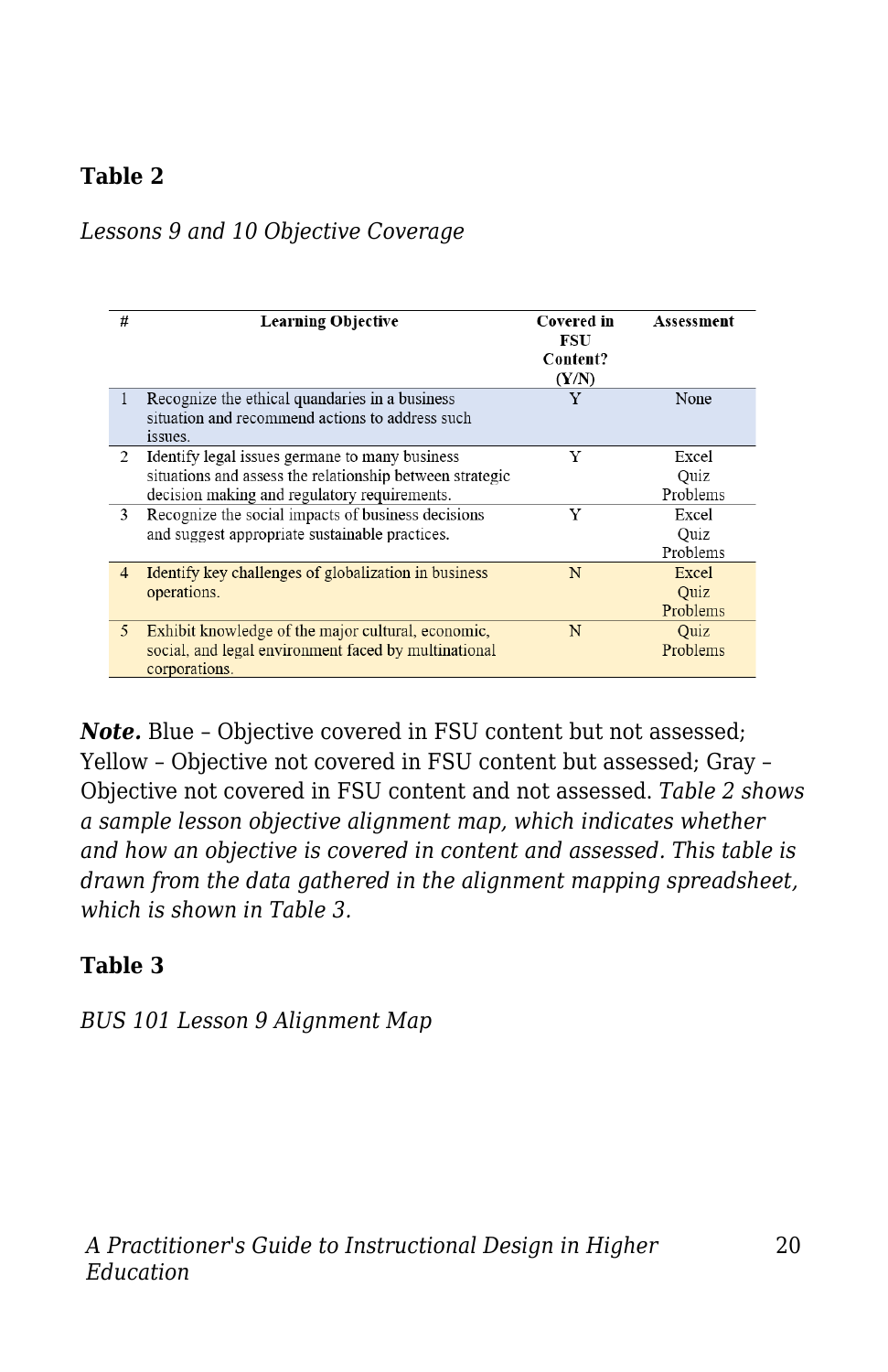| Course<br><b>Objectives</b>           |              | <b>LO Lesson Objectives</b>                                                                                                                                |                               |                            |                |                                     |  |
|---------------------------------------|--------------|------------------------------------------------------------------------------------------------------------------------------------------------------------|-------------------------------|----------------------------|----------------|-------------------------------------|--|
| 1, 2                                  | $\mathbf{1}$ | Recognize the ethical quandaries in a business situation and<br>recommend actions to address such issues.                                                  |                               |                            |                |                                     |  |
| 2                                     | 2            | Identify legal issues germane to many business situations<br>and assess the relationship between strategic decision<br>making and regulatory requirements. |                               |                            |                |                                     |  |
| 2                                     | 3            | Recognize the social impacts of business decisions and<br>suggest appropriate sustainable practices.                                                       |                               |                            |                |                                     |  |
| 2                                     | 4            | Identify key challenges of globalization in business<br>operations.                                                                                        |                               |                            |                |                                     |  |
| 2                                     | 5.           | Exhibit knowledge of the major cultural, economic, social,<br>and legal environment faced by multinational corporations.                                   |                               |                            |                |                                     |  |
| <b>Content Pages</b>                  |              | LO                                                                                                                                                         | <b>Practice/Activities LO</b> | <b>Assessments</b>         | LO             | <b>Tools Used in</b><br>this Lesson |  |
| Overview of<br>Regulation             |              | $\overline{2}$<br>LearnLab                                                                                                                                 | 3.8                           | Lesson 9<br>Discussion     | 3.8            | LearnLab                            |  |
| <b>Business in Society</b>            |              | 3                                                                                                                                                          |                               | Lesson 9<br>Problems       | 1, 2, 3        | Excel                               |  |
| Key Legislation in<br><b>Business</b> |              | $\overline{\mathcal{L}}$                                                                                                                                   |                               | Lesson 9 Quiz              | 3, 7, 8, 9, 10 |                                     |  |
| Operating at a<br>Global Scale        |              | 2,4                                                                                                                                                        |                               | Lesson 9 Excel 3, 7, 8, 10 |                |                                     |  |
| Multinational<br>Corporations         |              | 5                                                                                                                                                          |                               |                            |                |                                     |  |

*Note. In addition to using these maps to better understand alignment issues, FSU uses the course alignment maps as an input for Quality Matters course pre-review. By including information in the alignment map about technology tools used in the lesson, as well as connections back to the course-level objectives, this sheet is able to meet several needs.*

### **Analysis Part 2: Performance**

Student performance on assessments in BUS 101, 102, and 103 was evaluated by lesson, topic, and assignment category to help identify trends and issues from a variety of angles. Figure 2 below shows the range of student average scores on assignments for BUS 101 Lesson 9.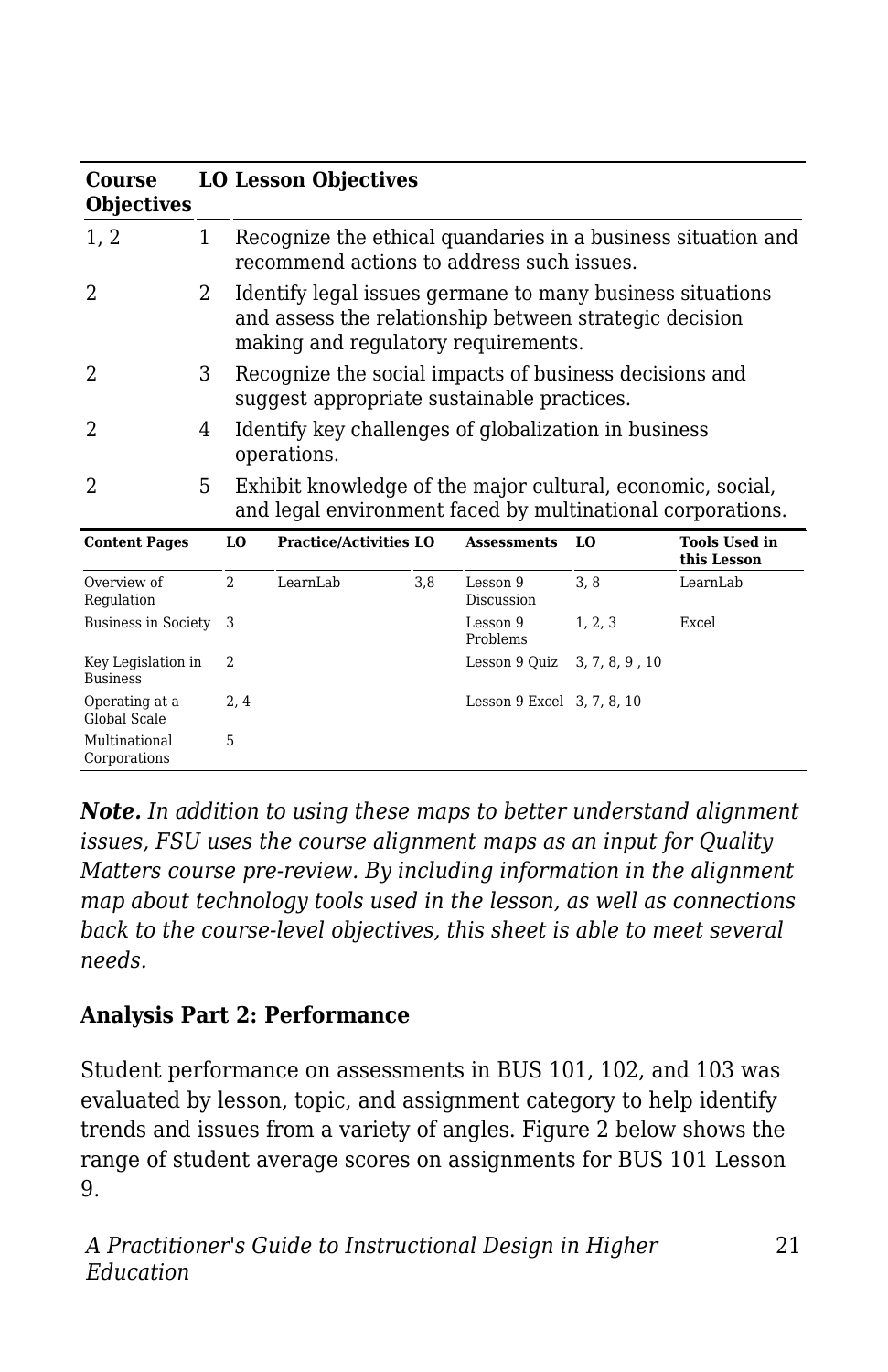## **Figure 2**

### *Lesson 9 Assignment Performance*



### *Analysis Part 3: Content Interaction*

To better understand how students interacted with course content, we evaluated how many times students viewed lesson pages throughout the semester (see Figure 3), how many students accessed the course content for each lesson (see Figure 4), and how students engaged with multimedia and third-party tools (see Table 4).

#### **Figure 3**

*Course Content Page Views by Date, Spring 2019 BUS 101*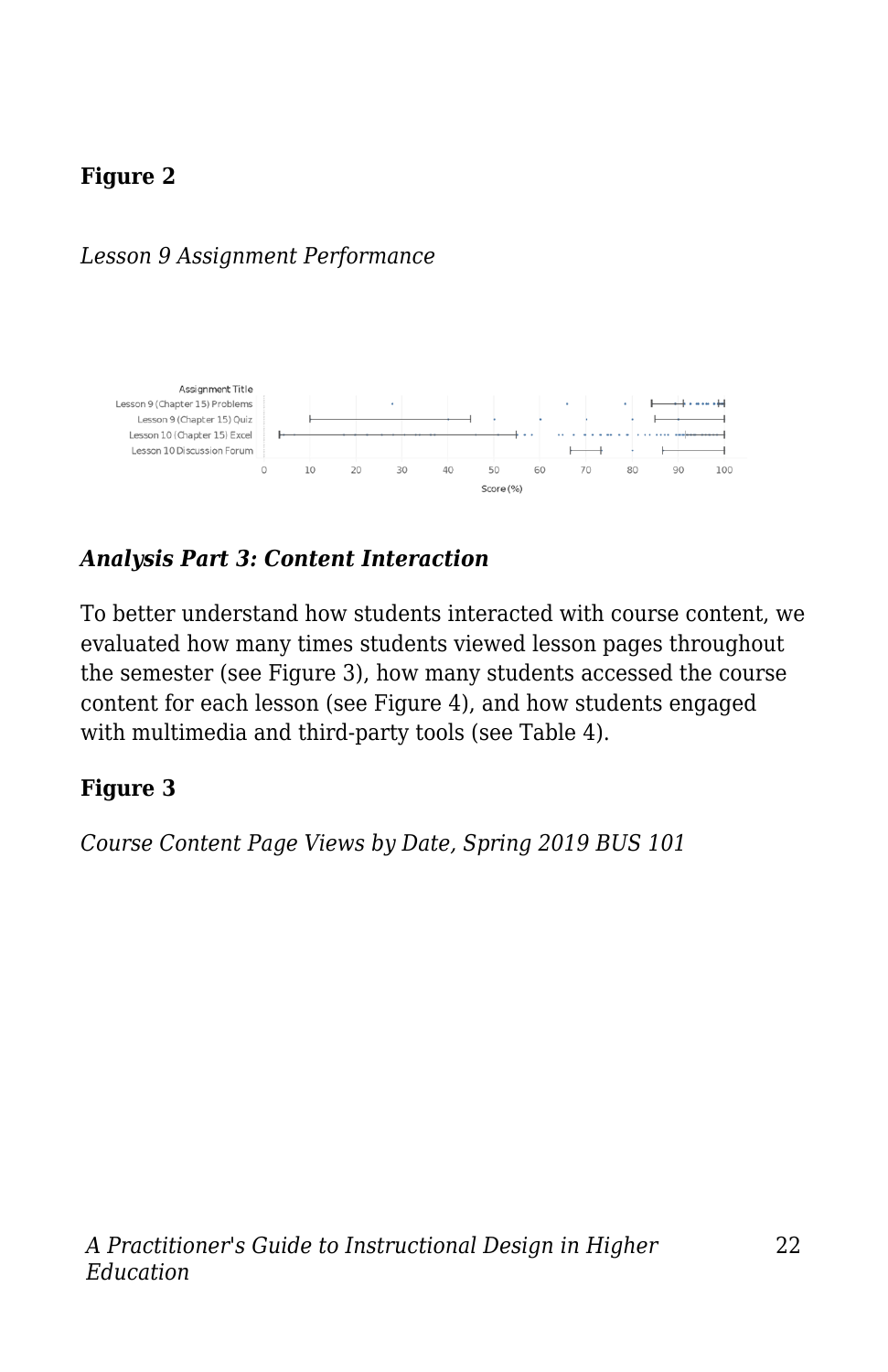

### **Figure 4**

*Number of Enrolled Students Who Viewed Lesson Content, by Lesson, Summer 2019 BUS 102 001*



### **Table 4**

*Content, Multimedia, and Third-Party Tool Interaction, BUS 102 Lesson 9*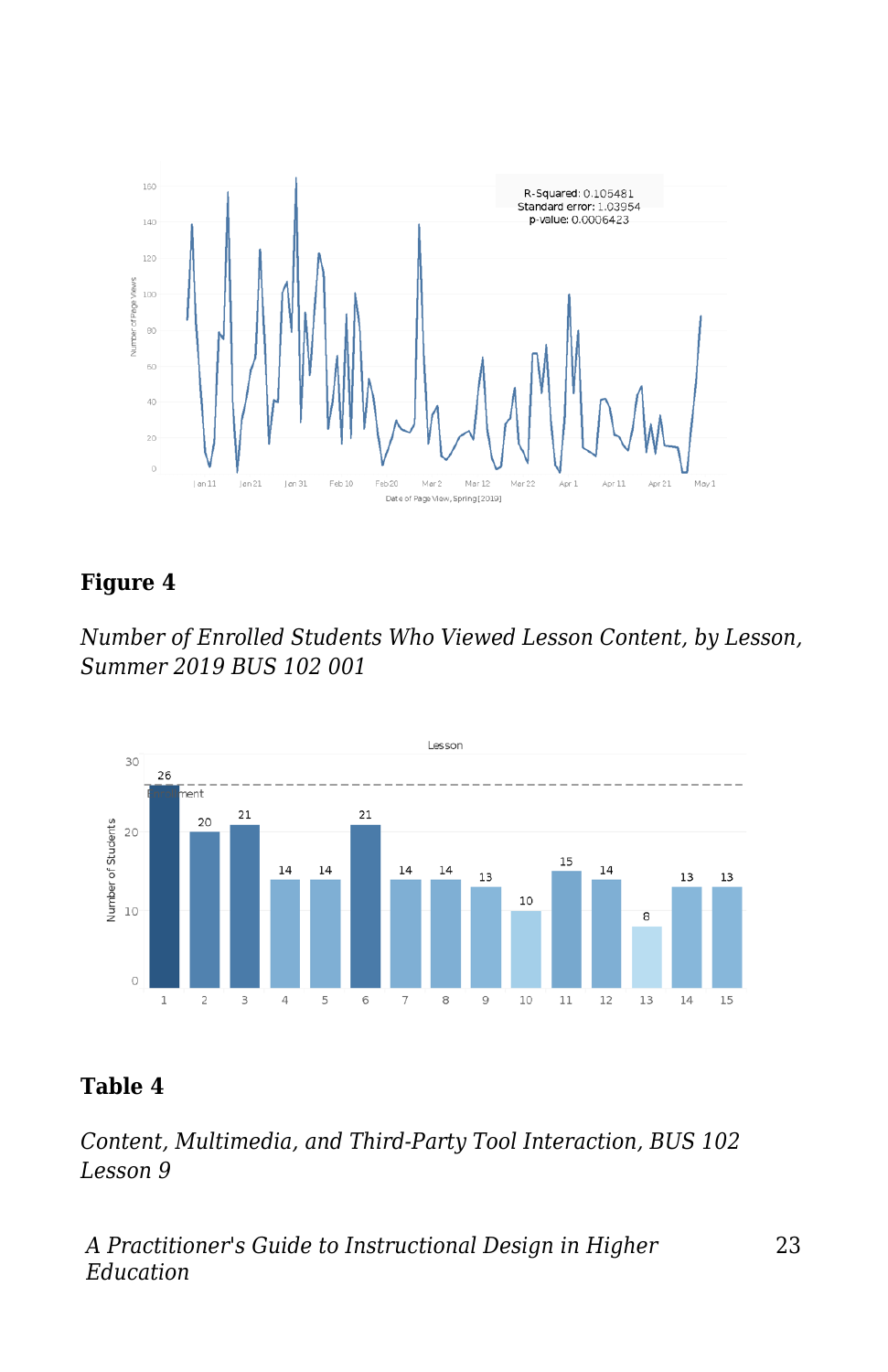| <b>Accessed FSU course content:</b>      | 52%     |
|------------------------------------------|---------|
| Played FSU lesson media:                 | 50%     |
| Used interactive FSU content:            | 50%     |
| Completed LL LearnLab:                   | 36%     |
| Avg. time spent on LearnLab by due date: | 52 min. |

*Analysis Summary and Findings* Upon completing the analysis of lesson alignment, content interaction, and performance, a revision prioritization score was calculated for each lesson to help focus attention on those parts of the course during design and development (see Table 5).

#### **Table 5**

| Lesson                     | <b>Alignment Content</b><br>(%) | Interaction (%) |          | <b>Performance Revision</b><br>(%) | Prioritization |
|----------------------------|---------------------------------|-----------------|----------|------------------------------------|----------------|
|                            |                                 | FSU             | LearnLab |                                    | Score          |
| Lesson 1                   | 78.6                            | 95.3            | N/A      | 86.13                              | 13.23          |
| Lesson 2*                  | 100                             | 73.9            | 46       | 86.82                              | 17.74          |
| Lesson $3*$                | 92.9                            | 81              | 43       | 88.95                              | 18.72          |
| Lesson $4 \& 92.9$<br>$5*$ |                                 | 50.8            | 43       | 83.06                              | 25.71          |
| Lesson 6                   | 86.4                            | 81              | 36       | 83.62                              | 24.43          |
| Lesson $7 & 90$<br>8       |                                 | 44.5            | 43       | 88.22                              | 26.01          |
| Lesson $9 \& 83.3$<br>10   |                                 | 52              | 36       | 81.66                              | 30.35          |
| Lesson 11                  | 83.3                            | 57.4            | 36       | 87.22                              | 27.59          |
| Lesson 12<br>& 13*         | 94.4                            | 46.3            | 36       | 89.17                              | 25.09          |
| Lesson $14*$ 82.1          |                                 | 57              | 21       | 87.53                              | 30.46          |
| Lesson $15*88.9$           |                                 | 45.4            | 25       | 82.49                              | 31.17          |
| Midterm                    | N/A                             | N/A             | N/A      | 74.5                               | NA             |
| Final                      | N/A                             | N/A             | N/A      | 76.54                              | NA             |
| Composite 88.44            |                                 | 62.24 36.5      |          | 80.71**                            | 27.16          |

*BUS 102 Course Revision Prioritization Snapshot*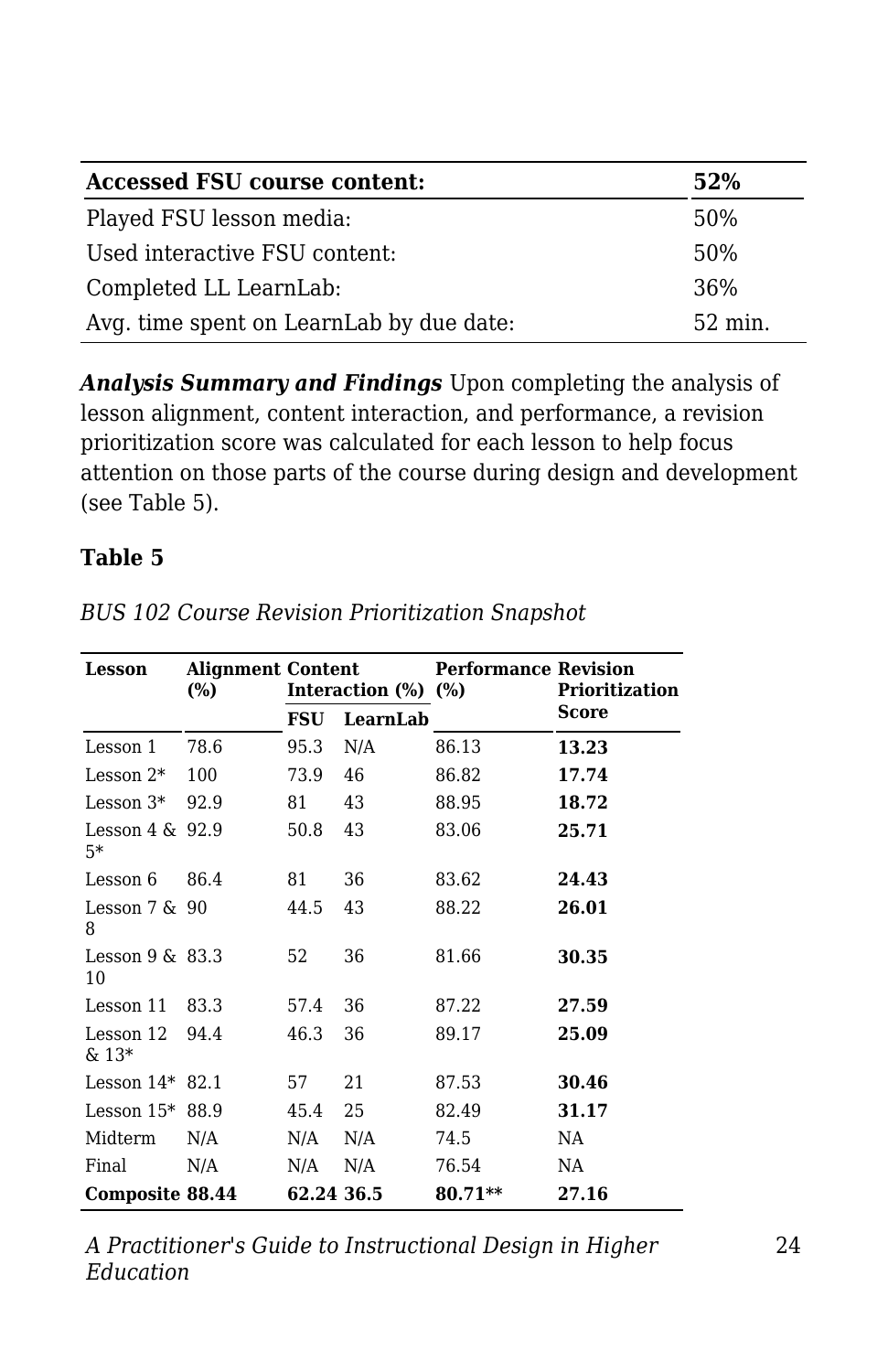*Note.* Key for Revision Prioritization Score Ranges = **0-20, 20-30, 30+**

# **Phase 3: Design and Development**

### **Ideation and Prioritization**

Based on the insights from Table 5 and the analysis phase, the course design team meets to brainstorm ideas for course improvement and then, to prioritize those ideas into concrete revision targets.

### **BUS 102 Revision Targets: Lesson 9 & 10**

- Explore strategies to improve student performance on Excelbased assessments. This may include increasing the amount of distributed practice, integrating active learning strategies, and/or adjusting assignments to improve retention.
- Review all objectives either 1) not covered by FSU content but assessed (n=20); 2) covered by FSU content, but not assessed (n=3), or; 3) not covered by FSU content and not assessed (n=1), to determine if/where appropriate changes may be needed to best meet learners' needs.
- In cases where students are clearly struggling with assignments (especially Excel problems and quizzes), consider providing content in new or enhanced formats (video recordings, self-check activities, graphics, etc.) to increase opportunities for retention and practice.
- The topic of globalization is covered by LearnMore reading in both BUS 101 (Lesson 9) and BUS 102 (Lessons 8 and 9). However, LMS content in BUS 102 Lesson 8 relates to business analysis. Revisit this content to determine where globalization should be covered and to ensure that student skills are built and scaffolded over time.

\*Lesson topic is prerequisite to or continued in BUS 103; \*\* Weighted

25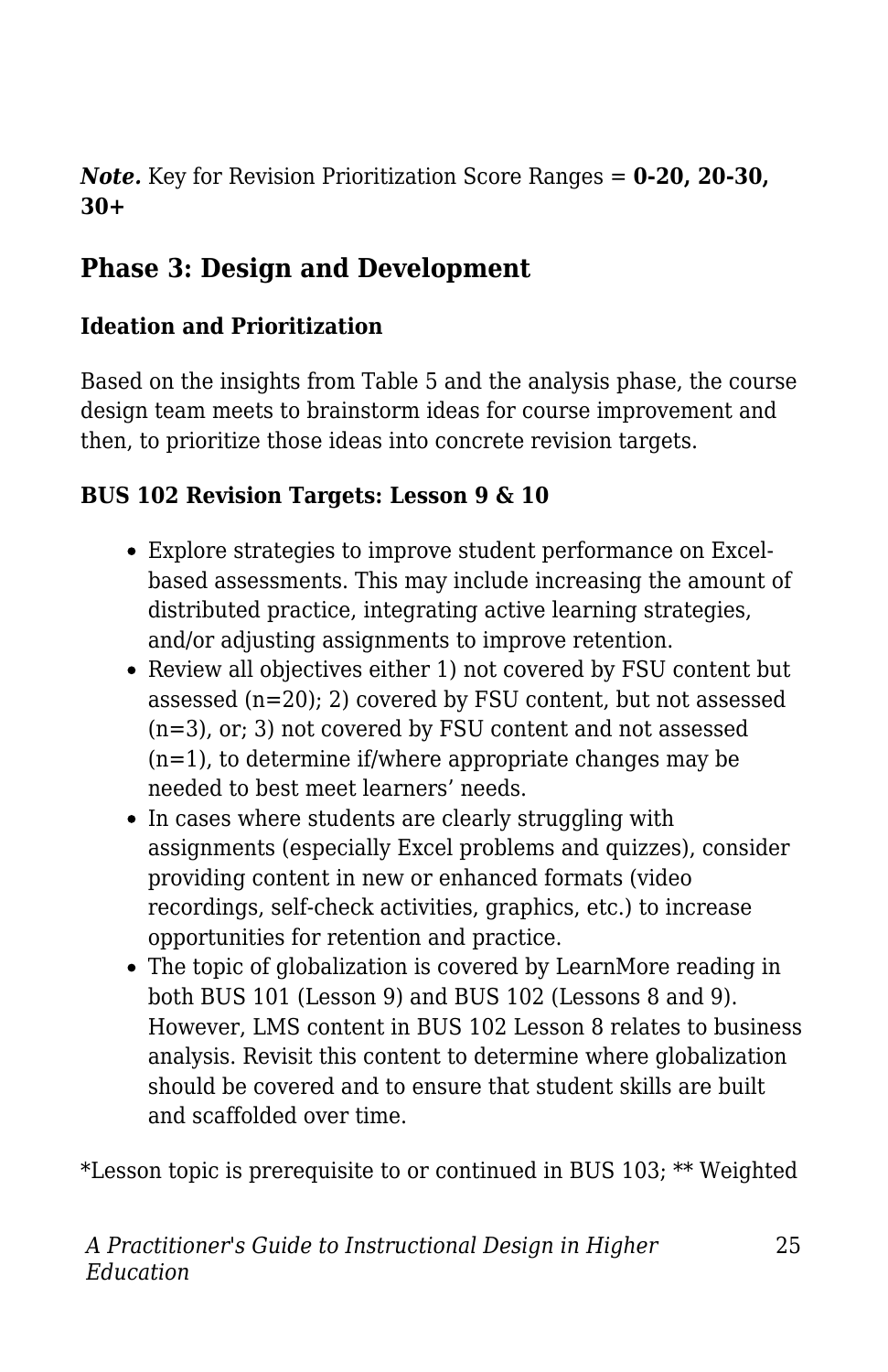to reflect 45.9 exam weight.

# **Conclusion**

Developing a comprehensive approach to data-informed course improvement takes time, and course, program, and institutional circumstances may pose a series of challenges when working towards implementing the ADM. Ideally, forming a team that includes individuals with broad skill sets in instructional design, learning analytics, educational research, and programming supports the use of a larger toolbox of strategies and approaches that a design team can leverage. However, this ideal state of support for the ADM also implies having well-established resources, institutional culture, and data infrastructure. For IDs in a small unit or who face limited opportunities to collaborate, the ADM is flexible enough to start with available resources. For example, IDs who do not have access to the data infrastructure or sharing necessary to get detailed or customized LMS data can use existing reports generated by their LMS and multimedia systems to better understand learner performance and frequencies of behaviors. Additionally, IDs tasked with faculty development can support skill building with course instructors and authors to facilitate more data-informed course design decisions from the faculty perspective. With these challenges in mind, IDs looking to integrate the ADM into their professional practice should plan to iterate towards more complex implementations.

# **References**

Allen, I., & Seaman, J. (2015). Grade level: Tracking online education in the United States. *Babson Survey Research Group.* [https://edtechbooks.org/-djFo](https://onlinelearningconsortium.org/read/online-report-card-tracking-online-education-united-states-2015/)

Branch, R. M. (2009). *Instructional design: The ADDIE approach*. Springer.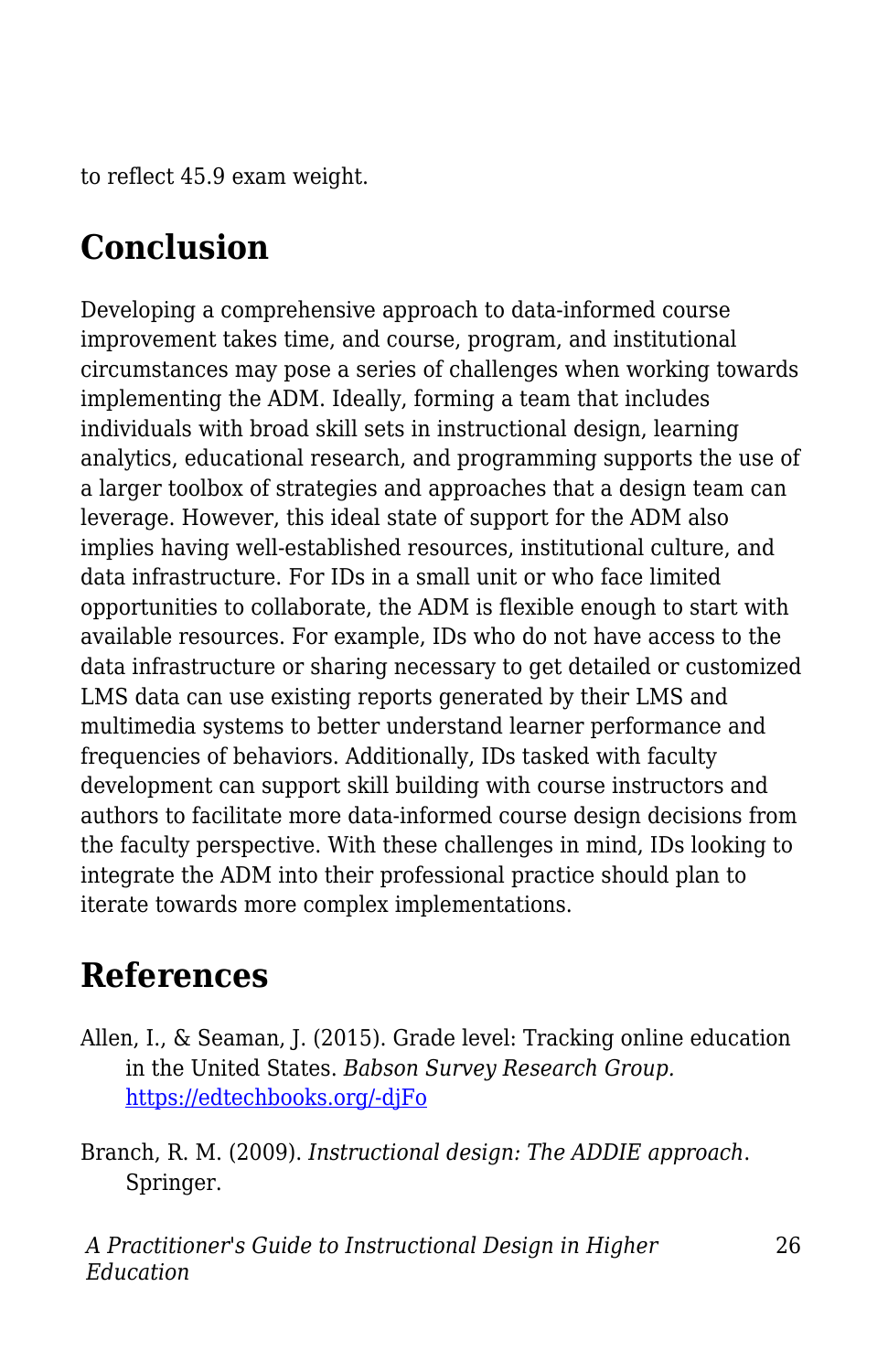- Branch, R. M., & Kopcha, T. J. (2014). Instructional design models. In J. M. Spector, M. D. Merrill, J. Elen, & M. J. Bishop (Eds.), *Handbook of research on educational communications and technology* (pp. 77-87). Springer.
- Bryk, A. S., Gomez, L., Grunow, A., & LeMahieu, P. (2015). *Learning to improve: How America's schools can get better at getting better*. Harvard Education Publishing.
- *Caliper Analytics* (2020). IMS Global Learning Consortium. [https://edtechbooks.org/-gAbN](http://www.imsglobal.org/activity/caliper)
- Chow, A. S. (2013). One educational technology colleague's journey from dotcom leadership to university E-learning systems leadership: Merging design principles, systemic change and leadership thinking. *TechTrends, 57*(5), 64-73. [https://edtechbooks.org/-CAKn](https://doi.org/10.1007/s11528-013-0693-6)
- Cohen, L. &Manion, L. (1989). *Research methods in education* (3rd ed.). Routledge.
- Dick, W., Carey, L., & Carey, J. O. (2015). *The systematic design of instruction* (8<sup>th</sup> ed.). Pearson.
- Ferguson, R., Macfayden, L., Clow, D., Tynan, B., Alexander, S., & Dawson, S. (2014). Setting learning analytics in context: Overcoming the barriers to large-scale adoption. *Journal of Learning Analytics,* 1(3), 120-144. [https://edtechbooks.org/-qzkZ](https://doi.org/10.18608/jla.2014.13.7%20)
- Fishman, R., Ezeugo, E., & Nguyen, S. (2018). *Varying degrees 2018: New America's survey on higher education.* New America. [https://edtechbooks.org/-RMNz](https://www.newamerica.org/education-policy/reports/varying-degrees-2018/)
- Morrison, G. R., Ross, S. J., Morrison, J. R., & Kalman, H. K. (2019). *Designing effective instruction*. John Wiley & Sons.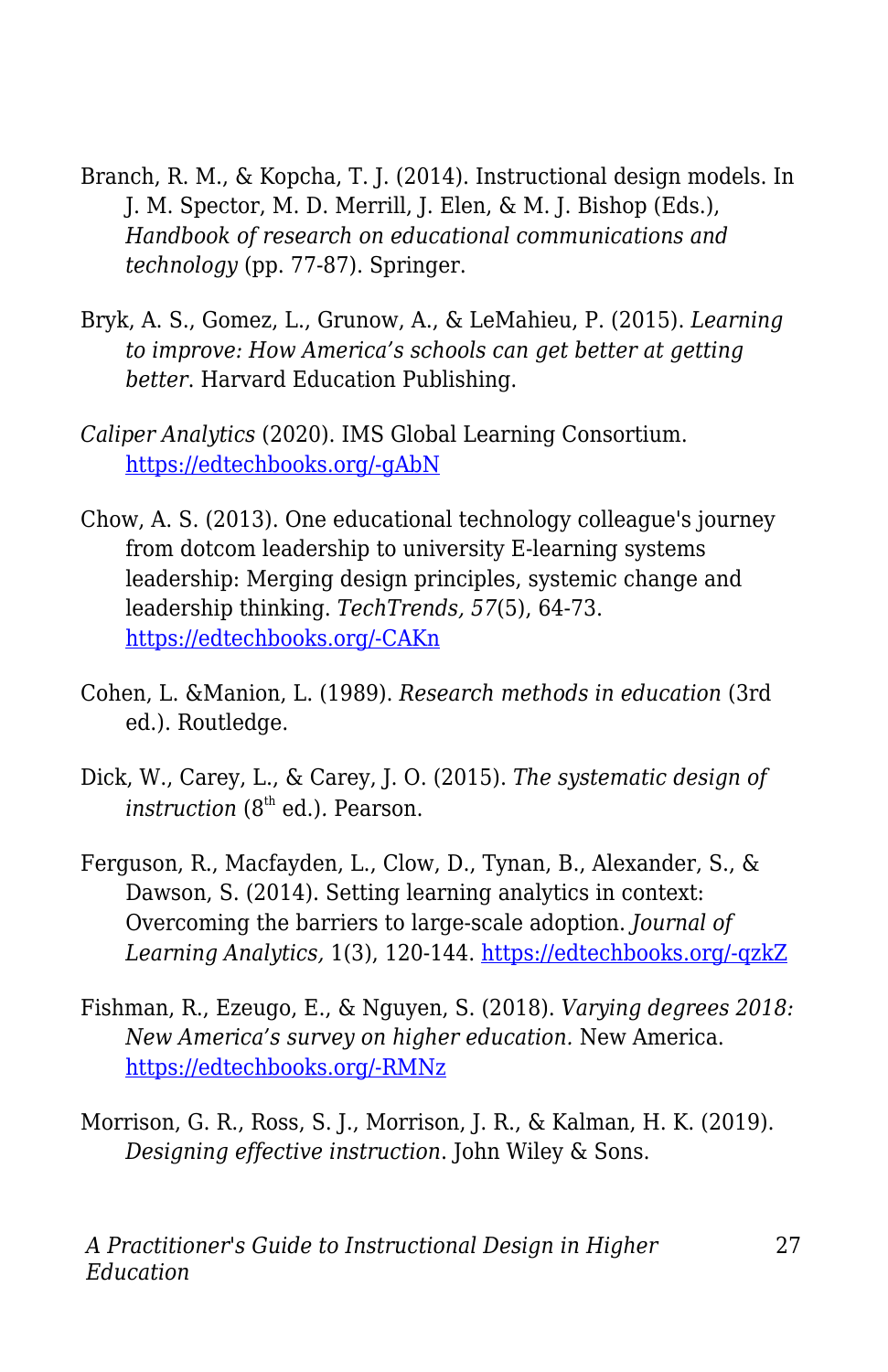- Pardo, A., & Kloos, C. D. (2011, February). Stepping out of the box: Towards analytics outside the learning management system. In *Proceedings of the 1st International Conference on Learning Analytics and Knowledge* (pp. 163-167). [https://edtechbooks.org/-PFj](https://doi.org/10.1145/2090116.2090142)
- Siemens, G., Gasevic, D., Haythornthwaite, C., Dawson, S., Shum, S., Ferguson, R., Duval, E., Verbert, K., & Baker, R. (2011). Open learning analytics: An integrated & modularized platform. *Society for Learning Analytics Research*. [https://edtechbooks.org/-eyIqp](https://solaresearch.org/wp-content/uploads/2011/12/OpenLearningAnalytics.pdf)df
- Stefaniak, J., Baaki, J., Hoard, B., & Stapleton, L. (2018). The influence of perceived constraints during needs assessment on design conjecture. *Journal of Computing in Higher Education, 30*(1), 55-71. [https://edtechbooks.org/-GsXo](http://dx.doi.org/10.1007/s12528-018-9173-5)